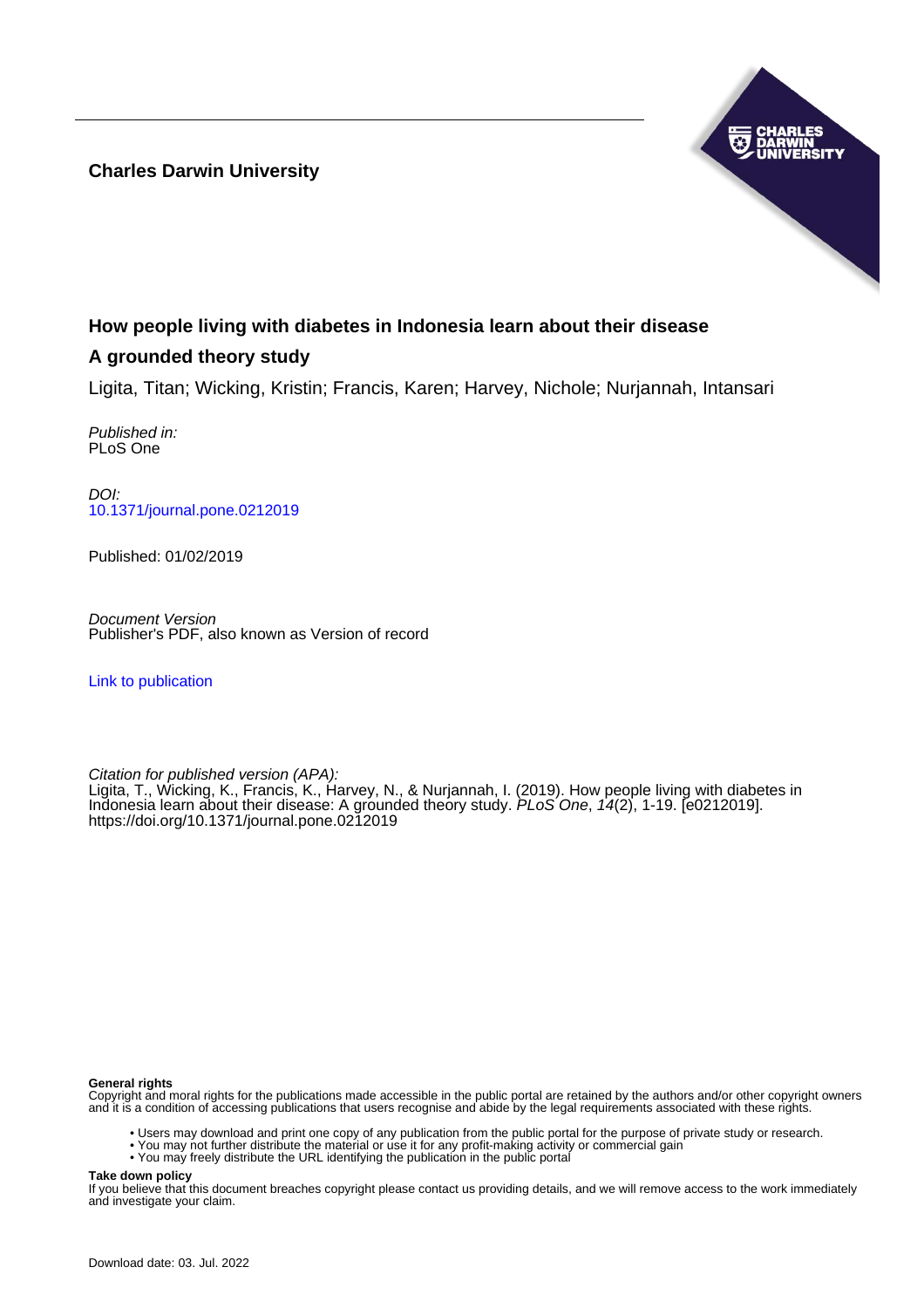

## **G** OPEN ACCESS

**Citation:** Ligita T, Wicking K, Francis K, Harvey N, Nurjannah I (2019) How people living with diabetes in Indonesia learn about their disease: A grounded theory study. PLoS ONE 14(2): e0212019. [https://](https://doi.org/10.1371/journal.pone.0212019) [doi.org/10.1371/journal.pone.0212019](https://doi.org/10.1371/journal.pone.0212019)

**Editor:** Olayinka O. Shiyanbola, University of Wisconsin Madison School of Pharmacy, UNITED **STATES** 

**Received:** June 20, 2018

**Accepted:** January 25, 2019

**Published:** February 22, 2019

**Copyright:** © 2019 Ligita et al. This is an open access article distributed under the terms of the Creative Commons [Attribution](http://creativecommons.org/licenses/by/4.0/) License, which permits unrestricted use, distribution, and reproduction in any medium, provided the original author and source are credited.

**Data Availability Statement:** All relevant data are within the paper.

**Funding:** Department of Foreign Affairs and Trade, Australian Government provides the Australia Awards Scholarship funding for Titan Ligita's Doctor of Philosophy study at James Cook University. The Australia Awards Scholarship grant number 13/3377. [www.australiaawardsindonesia.](http://www.australiaawardsindonesia.org/) [org/](http://www.australiaawardsindonesia.org/).

**Competing interests:** The authors have declared that no competing interests exist.

RESEARCH ARTICLE

# How people living with diabetes in Indonesia learn about their disease: A grounded theory study

### $\int$  **Titan Ligita**<sup>1,2©</sup><sup>\*</sup>, Kristin Wicking<sup>1©</sup>, Karen Francis<sub>0</sub><sup>1,3©</sup>, Nichole Harvey<sup>4©</sup>, **Intansari Nurjannah1,5**☯

**1** Nursing, Midwifery and Nutrition, College of Healthcare Sciences, James Cook University, Townsville, Australia, **2** School of Nursing, Universitas Tanjungpura, Pontianak, Indonesia, **3** School of Health Sciences, College of Health and Medicine, University of Tasmania, Launceston, Australia, **4** Medicine, College of Medicine and Dentistry, James Cook University, Townsville, Australia, **5** School of Nursing, Universitas Gadjahmada, Yogyakarta, Indonesia

☯ These authors contributed equally to this work.

\* titan.ligita@my.jcu.edu.au

## Abstract

## **Background**

Diabetes education has been found to impact positively on self-management by people with diabetes although little is known about the process by which they assimilate information. The aim of this study was to generate a theory explaining the process by which people with diabetes learn about their disease in Indonesia.

## **Methods**

This study employed a grounded theory methodology influenced by constructivism and symbolic interactionism. A total of twenty-eight face-to-face or telephone interviews with participants from Indonesia that included people with diabetes, healthcare professionals, health service providers and families of people with diabetes were conducted in both Indonesia and Australia.

## **Results**

This study discloses a core category of Learning, choosing, and acting: self-management of diabetes in Indonesia as the basic social process of how people learn about their diabetes. The process includes five distinctive major categories. People with diabetes acted after they had received recommendations that they considered to be trustworthy. Factors that influenced their choice of recommendations to adopt are also identified.

## **Conclusions**

Awareness of the complexity involved in their decision making will assist healthcare professionals to engage effectively with people living with diabetes.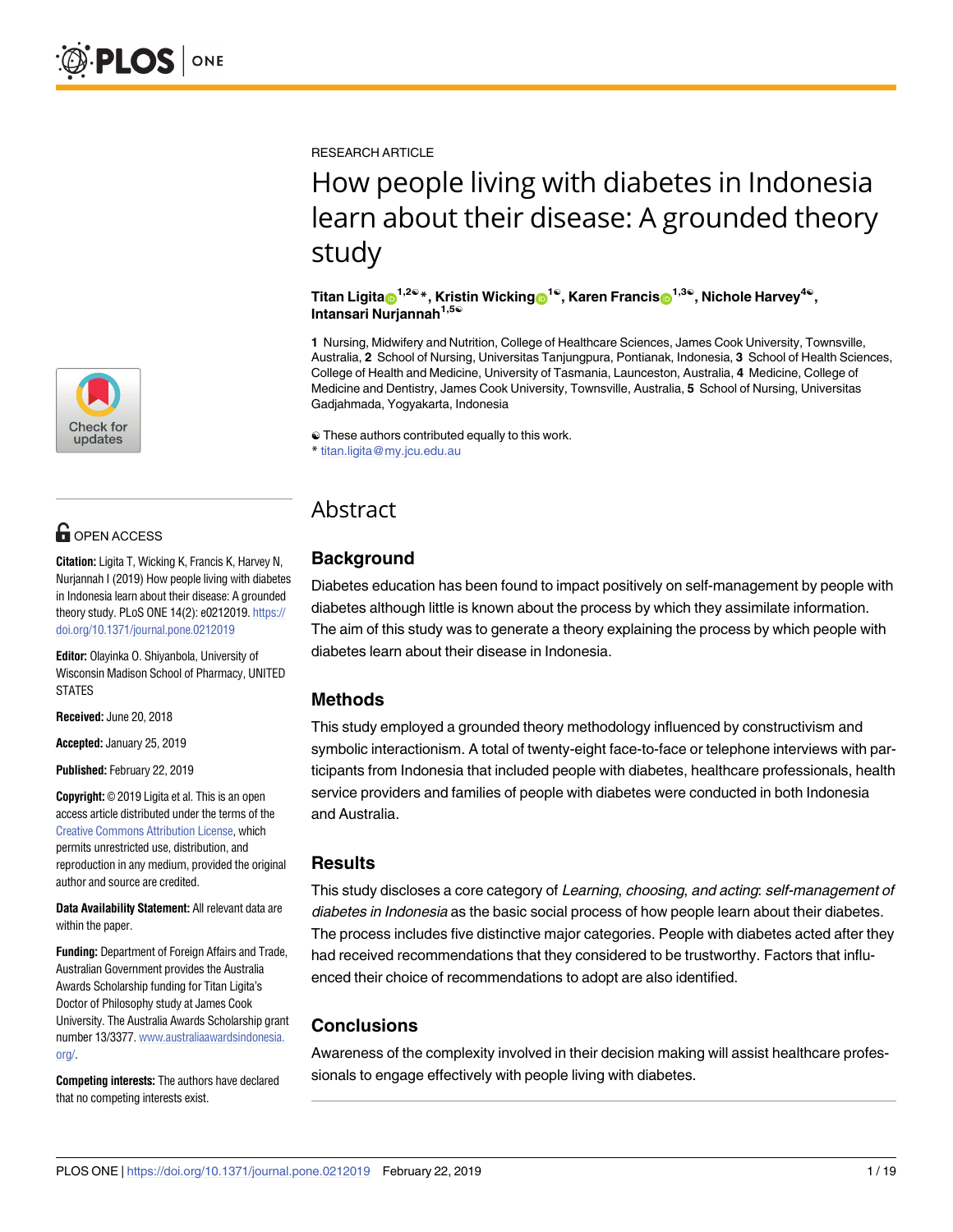## <span id="page-2-0"></span>**Introduction**

Abundant studies have shown that health education is critical for people living with diabetes, as the information provided assists them to self-manage their condition, maintain their blood glucose level (BGL) within a healthy range and prevent deterioration [[1,2\]](#page-16-0). Health education improves people's health literacy [\[3](#page-16-0)]. Health literacy refers to people using their skills, knowledge, abilities and experiences to seek, understand and take action on health information and consequently make a decision about health care as well as find and use health services [\[4\]](#page-16-0). Therefore, education allows people to become empowered and autonomous when making important decisions regarding their health [\[5\]](#page-16-0). When people engage in educational programs there is a positive link to better health outcomes for that person, which enhances their overall health and wellbeing [[6–](#page-16-0)[9](#page-17-0)]. Conversely, people that do not engage in health educational programs are more likely to make poor health decisions and engage in harmful self-management practices.

Educational programs provide information to highlight the importance of treatments to effectively manage diabetes and prevent complications, with the aim of promoting self-care management [[7](#page-17-0),[10](#page-17-0)]. Educational guidelines assist people with diabetes to understand the rationales for recommended interventions, such as: regular BGL monitoring; administration of insulin and oral hypoglycaemic medications; low sugar diet; and lifestyle changes [\[1\]](#page-16-0).

Unfortunately, participation in diabetes educational programs is limited [[7\]](#page-17-0) because of financial, medical and logistical (access) reasons [\[11\]](#page-17-0). This paper will explicate the process of how people with diabetes in Indonesia learn about their disease, which is crucial in trying to help improve the health outcomes for Indonesian peoples. Furthermore, an exploration of the experiences of people with diabetes will be shared so that the process of how they receive and then engage with education can be better understood, with the aim of providing more effective diabetes educational programs in the future.

## **Background**

Diabetes in Indonesia is considered a major health problem and has been a concern since the early 1980s [[12](#page-17-0)]. With more than 10 million people living with diabetes, Indonesia has a prevalence rate of 6.2% [\[13\]](#page-17-0) and diabetes is one major cause of death [[14](#page-17-0)]. Indonesia was rated as one of the top ten countries globally with a high number of individuals living with diabetes in 2013 [[15](#page-17-0)]. It is predicted that the same pattern will continue [[15](#page-17-0)] unless interventions to prevent and manage diabetes are implemented.

To address the alarming numbers of Indonesian people with diabetes, diabetes experts have developed guidelines for preventing and managing diabetes [\[16\]](#page-17-0). Managing diabetes is crucial to prevent people from experiencing severe complications such as neuropathy, nephropathy, retinopathy, microvascular and cardiovascular disease [\[17–20\]](#page-17-0). Pharmacologic therapies such as oral medications and insulin, and non-pharmacologic therapies such as lifestyle modifications are still considered contemporary interventions for managing diabetes [\[21\]](#page-17-0). These interventions can only be implemented and achieved through diabetic educational programs that promote self-care management [[22](#page-17-0)].

Healthcare services in Indonesia provide some effective diabetes educational programs [\[6](#page-16-0)[,8,23\]](#page-17-0). The availability of certified diabetic educators is limited in Indonesia [[24\]](#page-17-0) resulting in a dearth of skilled health care professionals (HCPs) to provide education to people with diabetes [\[25,26\]](#page-17-0). There is little evidence available about the process of how people with diabetes learn about their disease after they have received diabetes related information informally or formally through structured educational interventions in the Indonesian context. We used a grounded theory methodology to gain insight into how people with diabetes learn about their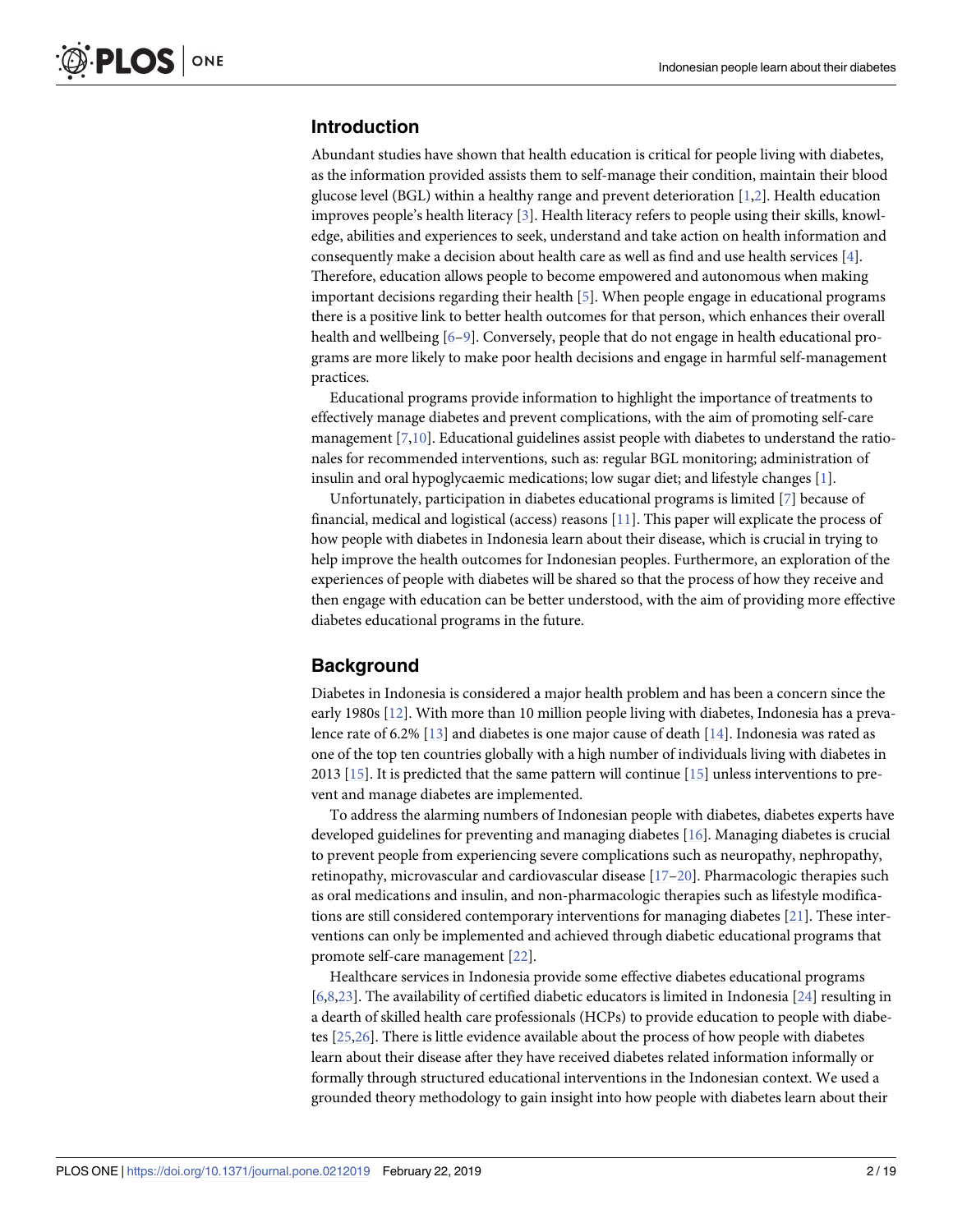<span id="page-3-0"></span>disease and the processes by which they received and engaged in diabetes health education. Understanding this learning process has the potential to assist HCPs to develop and make available effective, creative and culturally-responsive diabetes health education to inform people with diabetes in their selection of appropriate self-management strategies.

## **Grounded theory study**

Ethical approvals to conduct the study were obtained from the Human Research Ethics Committee at James Cook University and from the local Research Ethics Board at the Faculty of Nursing, Universitas Indonesia. The research study avoided coercion because only participants who volunteered to participate in the study were interviewed. Before the interviews were performed, we provided the participants with information sheets and written consent forms. The interviews started once the participants had read and signed the informed consent forms.

### **Methodology**

This study employed a grounded theory methodology. Originally established by two scholars Barney Glaser and Anselm Strauss, grounded theory is a qualitative research methodology aiming to generate a theory grounded from the data [[27](#page-17-0)]. The generated theory then explains the study phenomena. Two philosophical stances influenced this grounded theory study. Firstly, symbolic interactionism whereby people's lives and behaviours were explored [\[28\]](#page-17-0) and secondly constructivism, the process of how people understood their diabetes (meanings) and how that understanding subsequently informed their actions [[29](#page-18-0)]. In this grounded theory study, we generated and concurrently analysed data. To rigorously employ grounded theory methodology, we used the essential methods of grounded theory in the selection of study participants (purposeful and theoretical sampling) and in the collection and analysis of data [\[30\]](#page-18-0). When using a purposeful sampling method, potential participants are targeted who are considered suitable to provide insights that will allow exploration of the phenomenon of interest [\[31\]](#page-18-0). However, theoretical sampling is unique to grounded theory, and is a method in which more data are gathered to define and refine the relevant developing categories or emerging theory [\[32\]](#page-18-0).

The data were analysed by using constant comparative analysis through three stages of the coding process: initial coding, intermediate coding and advanced coding. Data were managed and organised through the NVivo software version 10 [\[33\]](#page-18-0). The process of analysis occurred through constant comparative analysis, which is referred to as comparing the data, specifically, comparing incidents with incidents, incidents with codes, codes with codes, codes with categories and categories with categories [\[30](#page-18-0)]. The comparisons were also applied between existing data and incoming data. For example, in the incoming data, new codes were developed. Then these new codes were compared with the formerly developed codes (existing data). Also, codes developed in one interview excerpt were compared with codes developed in other excerpts of the same interview, or codes developed in other interview excerpts.

Coding is defined when the analyst applies labels to data fragments and as a result the data has a connection to theory development [[29](#page-18-0)]. In the initial coding stage, raw data was broken down into fragments and labels were attached to the data. This process produced codes. A process code was labelled when coding conceptual actions or observable activities and they are written by using the gerund form or 'ing' words, for example 'seeking' [\[29](#page-18-0),[34](#page-18-0)]. Initial coding took place both during the first and second data generation field trips.

Codes developed during initial coding were collapsed in intermediate coding, which is sometimes referred to as focused coding. At this stage, significant codes were selected to form categories [\[32\]](#page-18-0). Categories were then developed from these codes while continuing to apply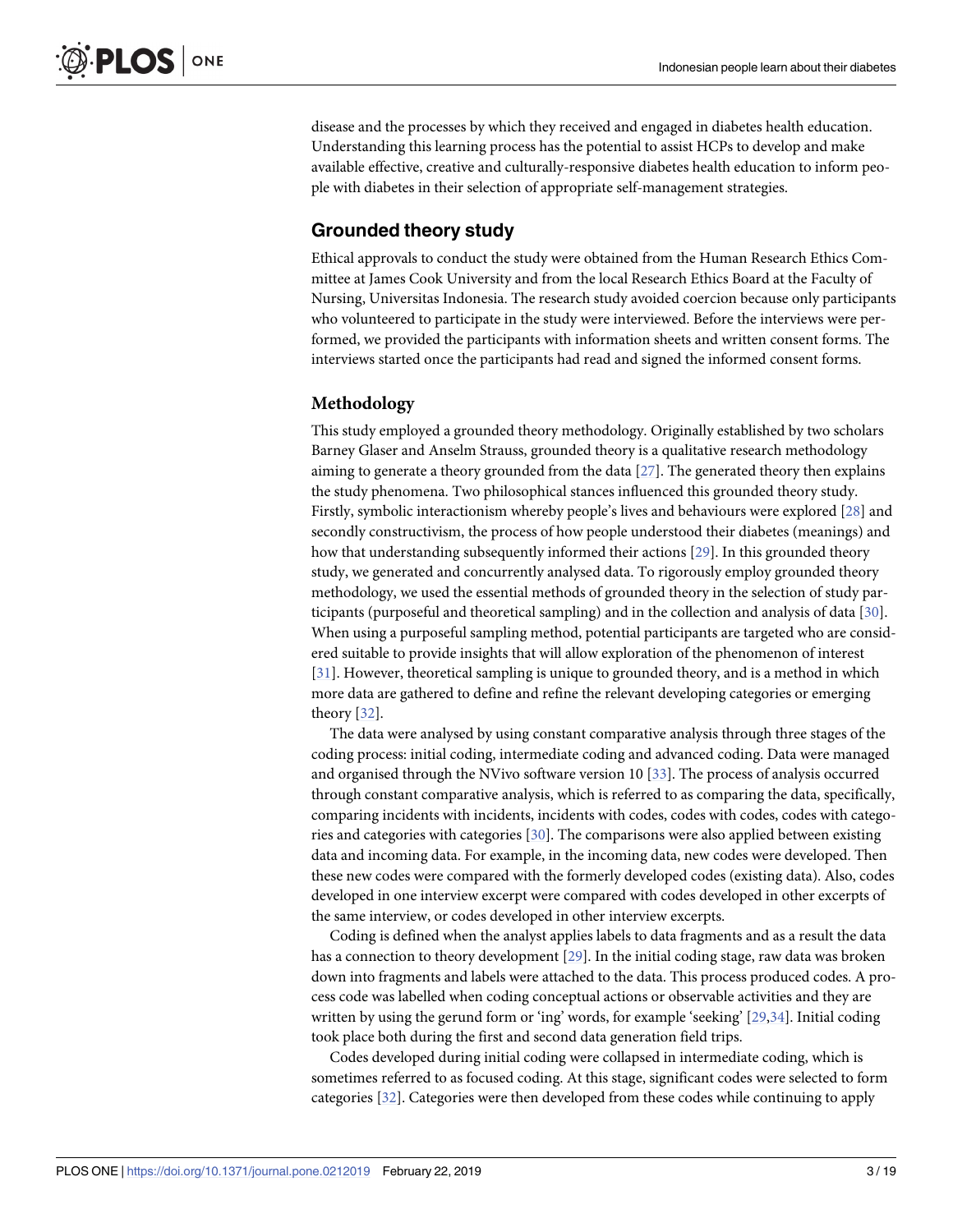<span id="page-4-0"></span>constant comparative analysis. During the next stage of analysis, advanced coding, one core category was selected and it comprised a theory entitled *Learning*, *choosing*, *and acting*: *selfmanagement of diabetes in Indonesia*. This core category has five major categories that elucidate the process of how people with diabetes learn about their disease.

Additionally, essential research aids such as: memo writing; concept mapping; field notes; and storyline were also employed to assist with analysis and theoretical integration. This study employed concept mapping as an analytical tool to explore the data and to link codes, categories and sub-categories. A storyline was crafted, as a tool for explaining the theory and was regularly updated during data analysis. Both the concept map and the storyline explain the theory entitled *Learning*, *choosing*, *and acting*: *self-management of diabetes in Indonesia*.

#### **Participants and study settings**

The study was conducted in West Kalimantan, which is one of the 34 provinces in Indonesia and inhabited by three major ethnic groups. West Kalimantan has a high prevalence rate of diabetes. It was noted by the Indonesian Basic Health Survey that the prevalence rate of diabetes mellitus in that province rose from 0.8% in 2007 to 1% in 2013 [\[35,36\]](#page-18-0). A total number of 28 interviews were undertaken with participants from both inpatient and outpatient settings in and around Pontianak, the capital city of West Kalimantan province.

#### **Study design**

This three phase study was undertaken between April 2016 and July 2017. All interviews were carried out in the national Indonesian language. The Indonesian language was also used during the three essential coding processes: initial; intermediate and advanced coding. Hence, a bilingual advisor was included on the research team to assist with the process of translating the interviews and analysing the data. For anonymity and confidentiality, pseudonyms are used when reporting participants' quotes.

**Phase one.** Purposive sampling was used to select the participants in phase one and a scoping review also helped to inform which HCPs should be involved [\[25\]](#page-17-0). A scoping review is a framework that systematically reviews and scopes the available qualitative and quantitative literature to answer the questions and identify the nature of evidence in research studies [\[37–](#page-18-0) [39\]](#page-18-0). Participants consisted of a person with diabetes, a nurse academic, outpatient clinic nurses, a pharmacist, a dietician and a specialist doctor. They were recruited from two general hospitals, a public health centre (*Puskesmas*) and a nursing academic institution in Indonesia. Each participant participated in a face-to-face interview, which was digitally recorded and conducted by the lead researcher in West Kalimantan. In this phase, concept mapping was employed.

**Phase two.** Data from the first phase led to further data gathering. As the analysis proceeded, theoretical sampling was used to select the next data that included a wide range of participants and additional research settings. Ethics amendment approval was obtained and a wider range of participants were recruited from additional settings, such as a private wound care clinic and two other public health centres. Interviews with a further 17 participants were again performed in person in Indonesia. They included eight people with diabetes, a general practitioner, a ward nurse, a nursing student, three family members, a health promotion staff member, an exercise instructor and a *kader* (an Indonesian term for a lay health worker). In this phase, an initial version of the storyline was crafted.

**Phase three.** Theoretical sampling directed phase three. The aim of this phase was to refine the storyline in order to facilitate the theory integration process. This process was to determine if the theory was suitable for the area from where it was generated and where it will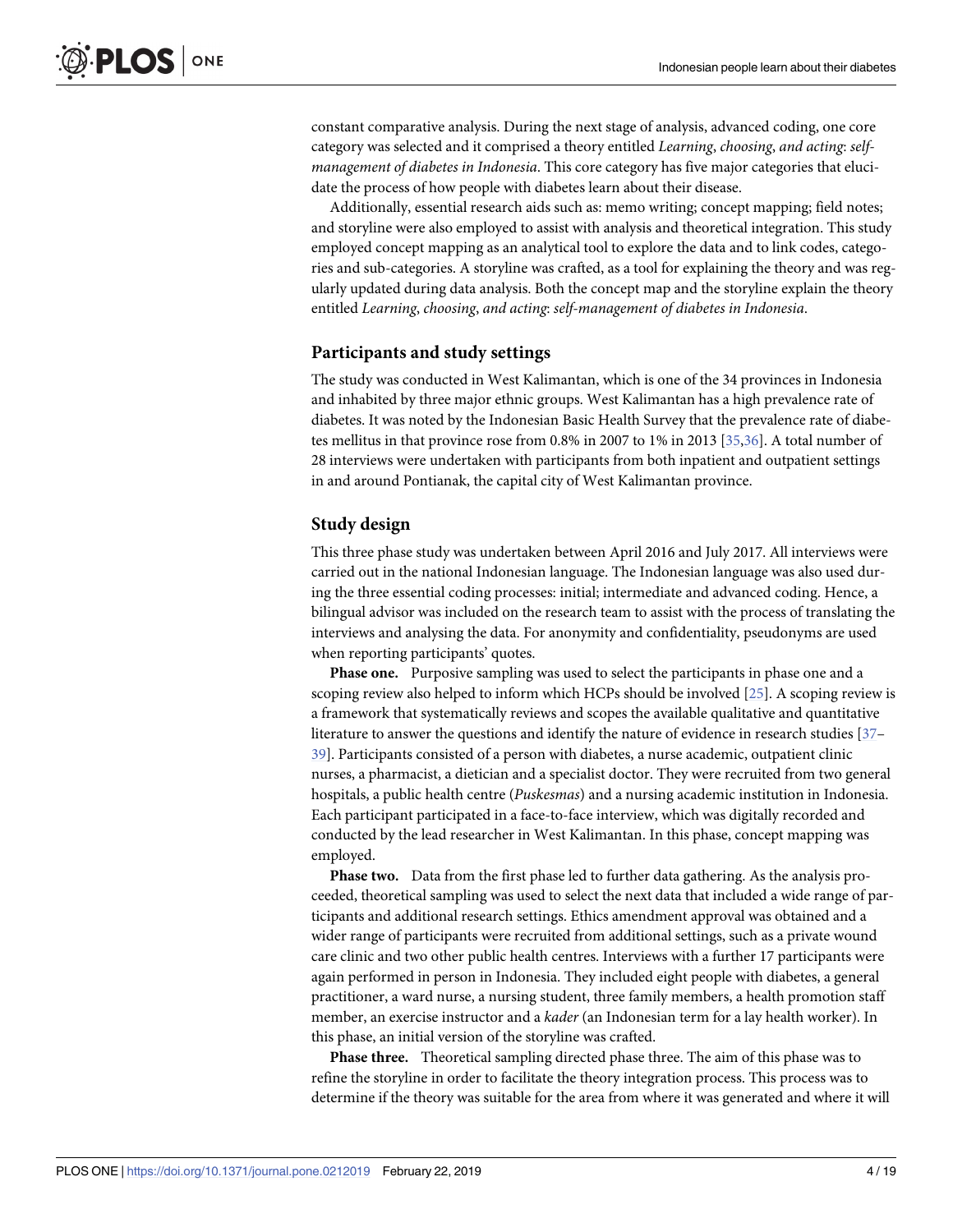<span id="page-5-0"></span>be used [[40\]](#page-18-0). Two participants were re-interviewed who were involved in the previous phases; an exercise instructor living with diabetes and a nurse academic. The two new participants were recruited and interviewed; a clinic nurse and a person with diabetes. All interviews were conducted via telephone from Australia to Indonesia with each of the 4 participants. Before the interviews, participants were provided with a storyline and a concept map written in the Indonesian language.

## **Results**

#### **Learning, choosing, and acting: Self-management of diabetes in Indonesia**

*Learning*, *choosing*, *and acting*: *self-management of diabetes in Indonesia* is the core category of this study that explicates the process of how people in Indonesia with diabetes learn about their disease. The process consists of five categories, which are the stages that people with diabetes navigate when learning about their disease: 'seeking and receiving diabetes related information'; 'processing received information'; 'responding to recommendations'; 'appraising the results'; and 'sharing with others'. The process is displayed in Fig 1.

This diagram represents a theory of *Learning*, *choosing*, *and acting*: *self-management of diabetes in Indonesia*, a basic social process of how people with diabetes in Indonesia learn about their disease. The numbers show the categories of the process that occur in chronological order. This process occurs dynamically, both in linear and cyclical movements.

**Category 1: Seeking and receiving diabetes-related information.** This category can occur before and after people have been diagnosed with diabetes. Before the diagnosis, people with diabetes noticed or recognised their symptoms and gathered information about their disease through active and passive learning techniques. Active learning means that people asked questions of others or sought information from sources such as the internet, television or written materials. Once they were diagnosed, they actively sought information about the management of the disease, clarification about therapies being used, and explanations about why they were experiencing bodily changes related to the medication used. One example of this was Widya, an exercise instructor who has diabetes:

*I asked questions about what diabetes is.* . . . *One [recommendation] that I got is to do exercise. I asked my friend who was in the nutrition division. She said, '"Do some exercise, try to do exercise".*

*(Widya: G2P14)*



**Fig 1. A process of Learning, choosing, and acting: Self-management of diabetes in Indonesia.**

<https://doi.org/10.1371/journal.pone.0212019.g001>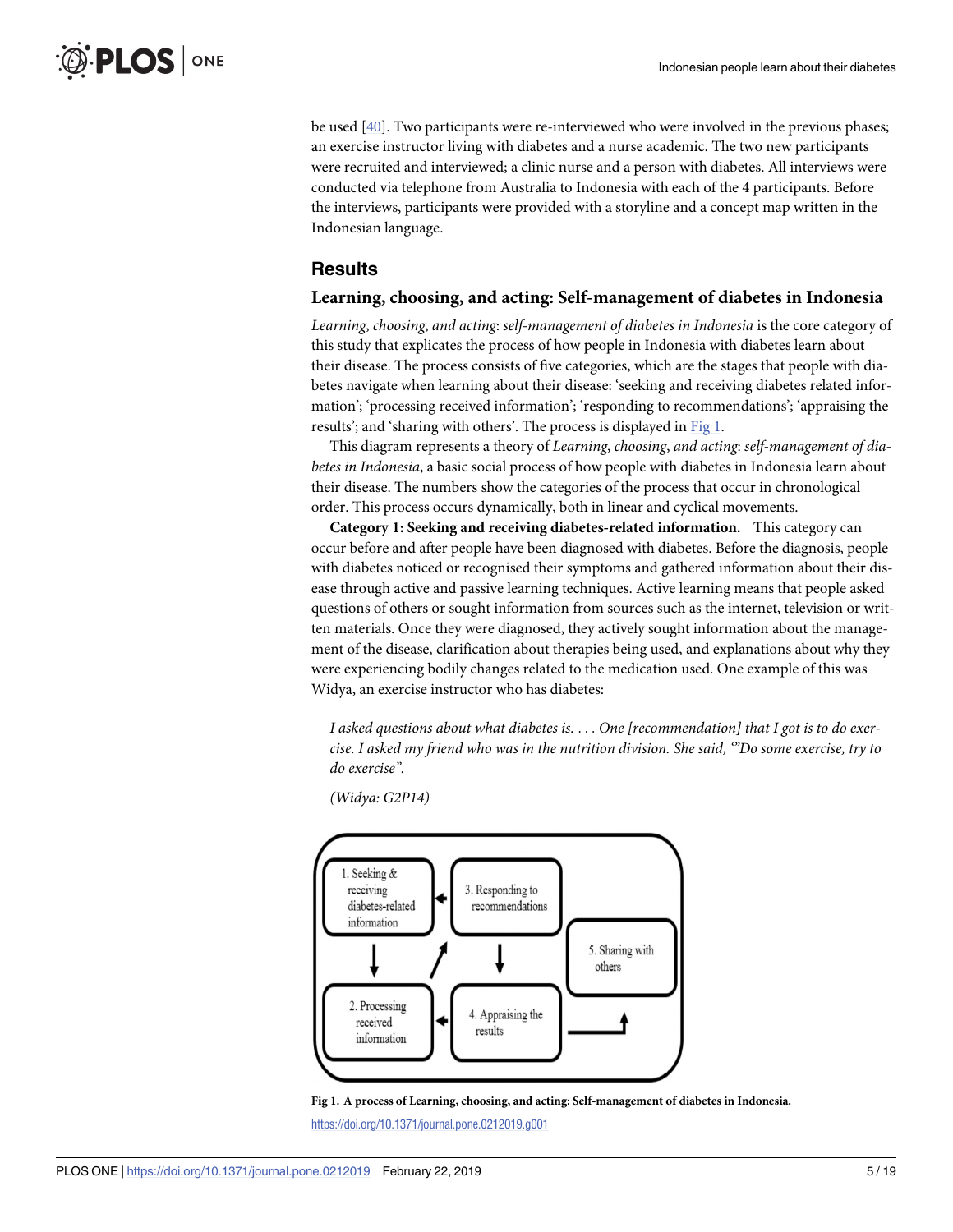Passive learning refers to receiving and listening to information from other people, commonly HCPs, without requesting the information themselves. This situation usually occurred when people with diabetes visited healthcare facilities such as an outpatient clinic or during hospitalisation. Information was then offered as part of the clinic consultation or in the case of hospitalisation, by HCPs caring for the person. For example, a pharmacist reflected on the explanations he provided:

. . .*to [make people with diabetes] understand about the effect of taking medicine regularly and irregularly. We provide the explanation as such. In educating [them], we provide information in order to prevent complications from diabetes*

#### *(Cahyo: G1P10).*

The source of the information (i.e. who delivers the information) and the place the information was given, varied. Sources of information, from HCPs, included: doctors (e.g. general practitioners and medical specialist doctors); nurses (eg. ward nurses, outpatient care nurses); dieticians; and pharmacists. In addition, non-HCPs may also be sources of information: *kaders*; health promotion staff at hospitals; nursing students; family members; friends; people with diabetes; and/or individuals who have a relative living with diabetes. The places where information was received included: healthcare facilities such as hospitals and outpatient clinics; within their communities when interacting with others; and/or attending health seminars. Haris is an example of someone who sought information from a non-HCP, his little brother:

*I was eating and drinking enough*. . . *[but] the body was limp, no energy. I just wanted to have* a rest.... I asked my little brother. He has diabetes before me. So I asked my brother why I *have this unwell condition. He brought me to the medical [clinic]. I was checked up*. . . *everything was checked up. My blood sugar level was 488 [mg/dL]*. . .*very high. My little brother* advised me. So, from there I started to learn how...yes...I take care of it [eating or drinking] *until now.*

*(Haris: G2P1)*

**Category 2: Processing received information.** The second category is processing the information received. Before the person could trust the information, they examined the information based on their prior knowledge, own experiences and personal judgement, as well as asking for a second opinion from who or what they believed to be a reliable source. Next, they had a choice, to trust or distrust the information. The distrusted information was dismissed while the trusted information was accepted. Larisa, a person living with diabetes, did not trust information given to her by friends and she decided to dismiss it:

*They [friends] usually take alternative therapies. I do not trust the alternative therapies. I do not know the measurement, the amount, [and] the dosage. If we have over dosage, we'll have* difficulties. . . . So when my friends said "take this. . .take that". I just said "yes. . .yes. . .", but I did not take it. Unless it is authentic and there is a study/research on it, then I can understand *it. If not, I do not trust it. I do not easily trust something*

*(Larisa: G2P7).*

Zeta, another person with diabetes, also sought additional information to clarify her understanding of what medication could be used to manage her diabetes: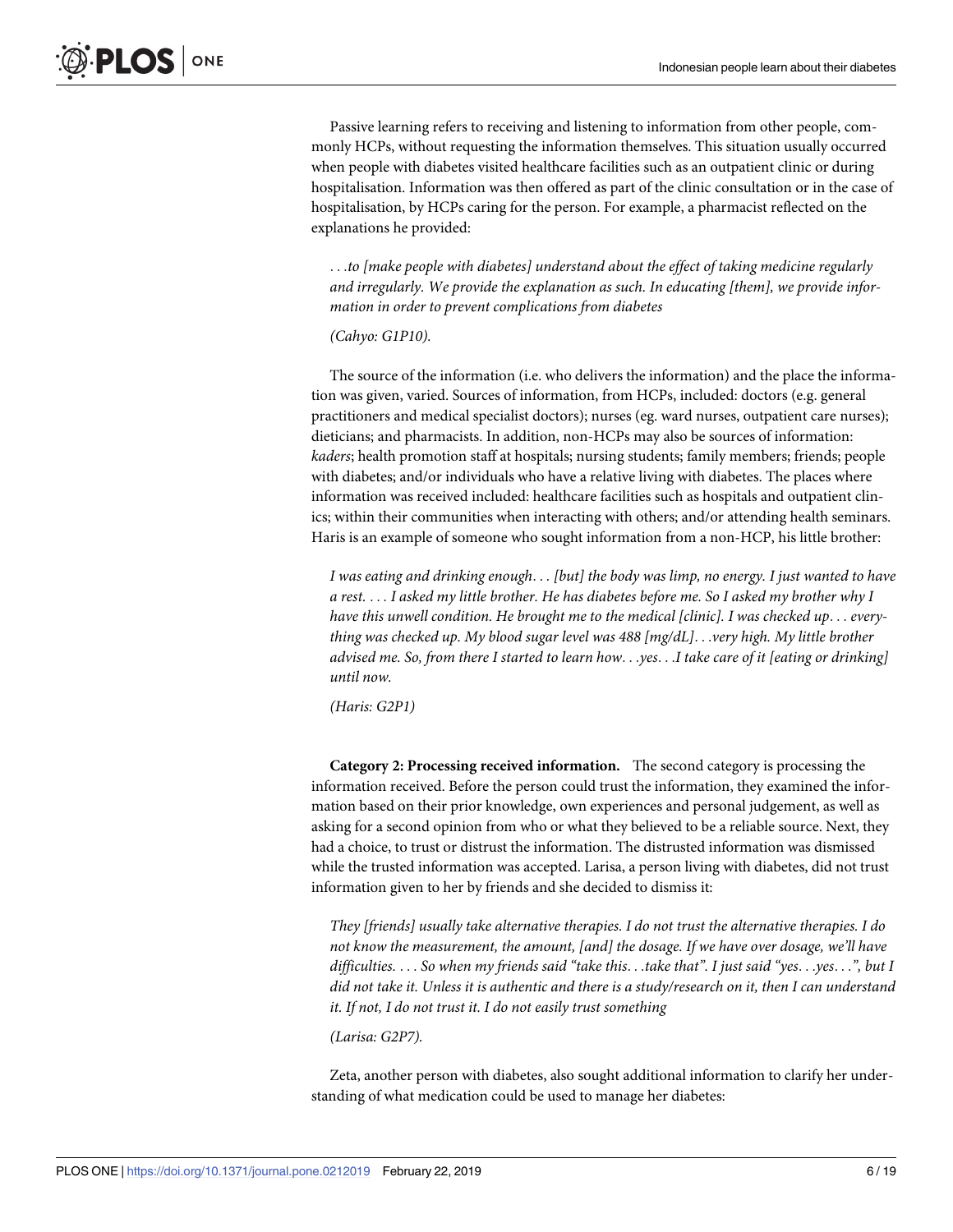<span id="page-7-0"></span>*I received other people's opinion and advice or friends' advice.* . . . *I do not just directly execute any received advice. No. I have to look at Google, [for instance, about] the function of leaves A or leaves B. The side effect of them.*

*(Zeta: G3P1)*

**Category 3: Responding to recommendations.** Individuals responded in either of two ways; they followed the recommendations suggested by either HCPs and/or non-HCPs or they did not follow recommendations from the HCPs or non-HCPs. The HCPs recommended conventional therapeutic interventions while non-HCPs suggested both conventional and nonconventional therapeutic interventions. There were a number of influencing factors that affected a person's decision to follow or not to follow recommendations. These were: financial situation; time; geographical location; recommendations from relatives and friends; physiological reasons such as changes in the body or worsening symptoms; psychological reasons such as fear of side effects from the medication, fear of having to inject medication and underestimating the disease severity; and issues of convenience and practicality (See Fig 2).

This figure shows how people with diabetes responded to recommendations by either following or not following the recommendations. Their decisions were influenced by three factors: physical, psychological and availability of resources. People with diabetes selected one of four variations of responding to the recommendations.

Utama, a diabetic of 8 years, offered that he was influenced by his older sister who told him he would become dependent on insulin, so then he did not follow the HCPs' recommendations:



**Fig 2. Responding to recommendations.**

<https://doi.org/10.1371/journal.pone.0212019.g002>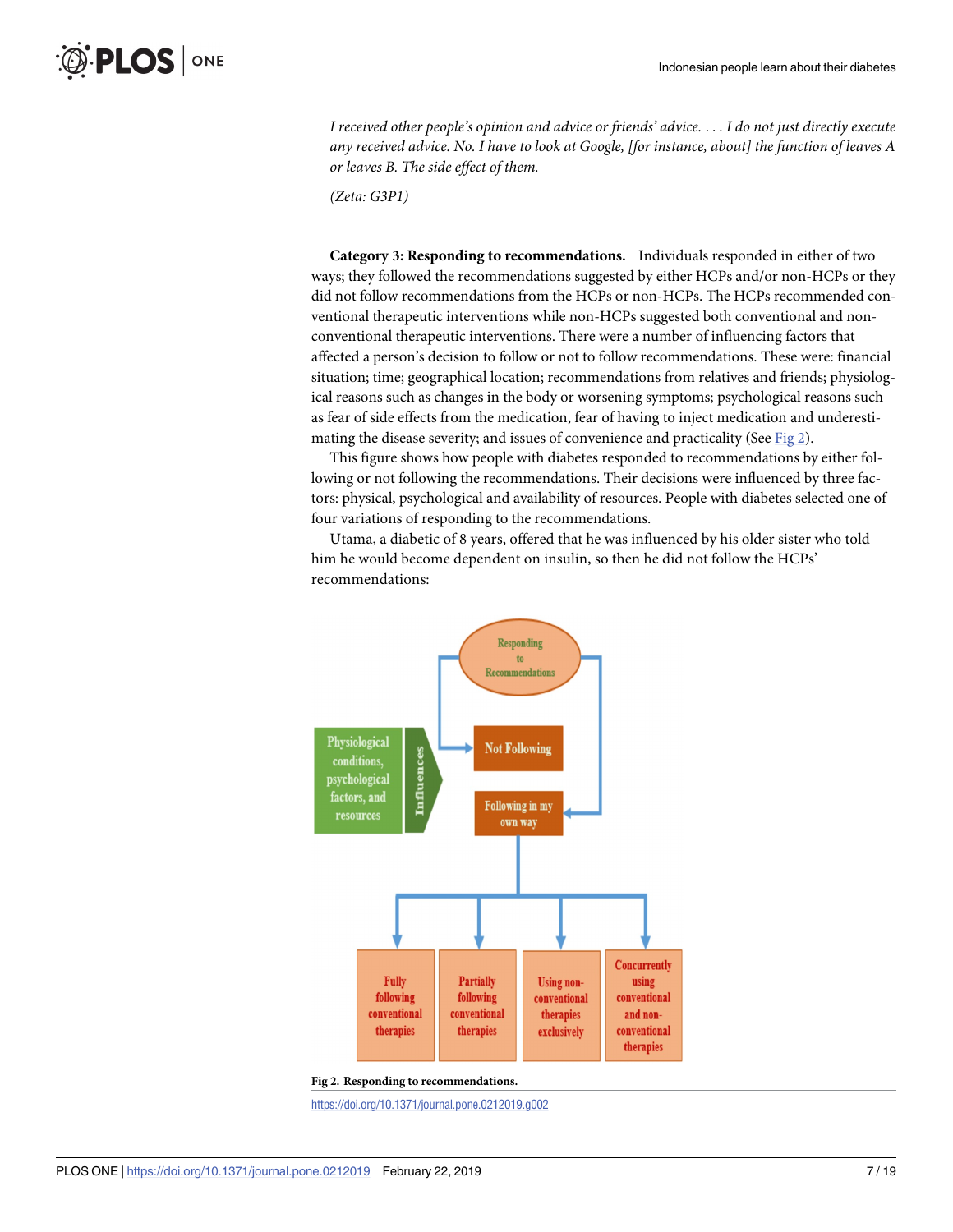<span id="page-8-0"></span>*I am afraid of becoming dependent on the medication, my sister said 'don't you use that insu*lin. If you use once, it will be forever'. My sister continued to say that right up until her death *[from diabetes complications].*

*(Utama: G2P5)*

The above quote shows that Utama followed his (older) sister's recommendation rather than the recommendations from his HCP. He respected his sister's experiential insight gained from living with the disease, but he also demonstrated respect for someone older than himself, which is a norm in Indonesian culture [[41](#page-18-0)]. Utama was afraid of taking his prescribed insulin for two reasons: the above fear of becoming dependent as per his older sister's recommendation, and an additional fear of injecting insulin:

I have been prescribed insulin but I don't use it. I have never [used it]. I have been prescribed *[insulin] when being discharged from the hospital.* . . . *I am afraid to inject it [the needle].*

*(Utama: G2P5)*

Betty, a diabetic of 13 years, delayed commencing insulin injections for a year because of cost, inconvenience and fear of having to give herself an injection:

Firstly I didn't want to. For a year I didn't want to. I was really afraid of [injection]. Doctor B who keeps talking to me a lot. It has been a year [since] he told me to have an insulin injection. . . . *I did not want to because insulin is troublesome. I have to check my blood sugar by myself. Then if [the blood sugar] decreases [too much], [I will have] faintness, [and] I cannot go anywhere. I thought for a year. I did not want. But [I was] getting thinner.*

*(Betty: G2P2,3,5)*

Another reason to delay treatment was when people with diabetes underestimated the severity of the disease when comparing their experience of diabetes with other people's. They often perceived that their diabetes was 'not too bad' compared to other people whose diabetes they believed was more severe. Utama explained his diabetes was not as significant compared to his sister who had died as a result of a diabetic foot ulcer:

...in the last four years, I just combat [the disease]. People say that we don't need to...worry about this disease. If I think too much, it will be harder so I don't think about it too much. Now, I think my disease is not too severe. I haven't got the one that my sister had. My sister had a hole [diabetic foot ulcer]... I am not that severe. I only have these boils. It hasn't been severe. Not like other people who have a small wound then it gets swollen.... No, I am not like *that [not that severe].*

*(Utama: G2P2)*

Ranti, a diabetic of four years, was concerned about the drug's side effects on her body:

*She [the doctor] gave me a medication*. . .*. I do not take doctor's medication [anymore]*. . . *[because of] the chemical [materials]. I took the medication from the doctor only for one week.*

*(Ranti: G2P1)*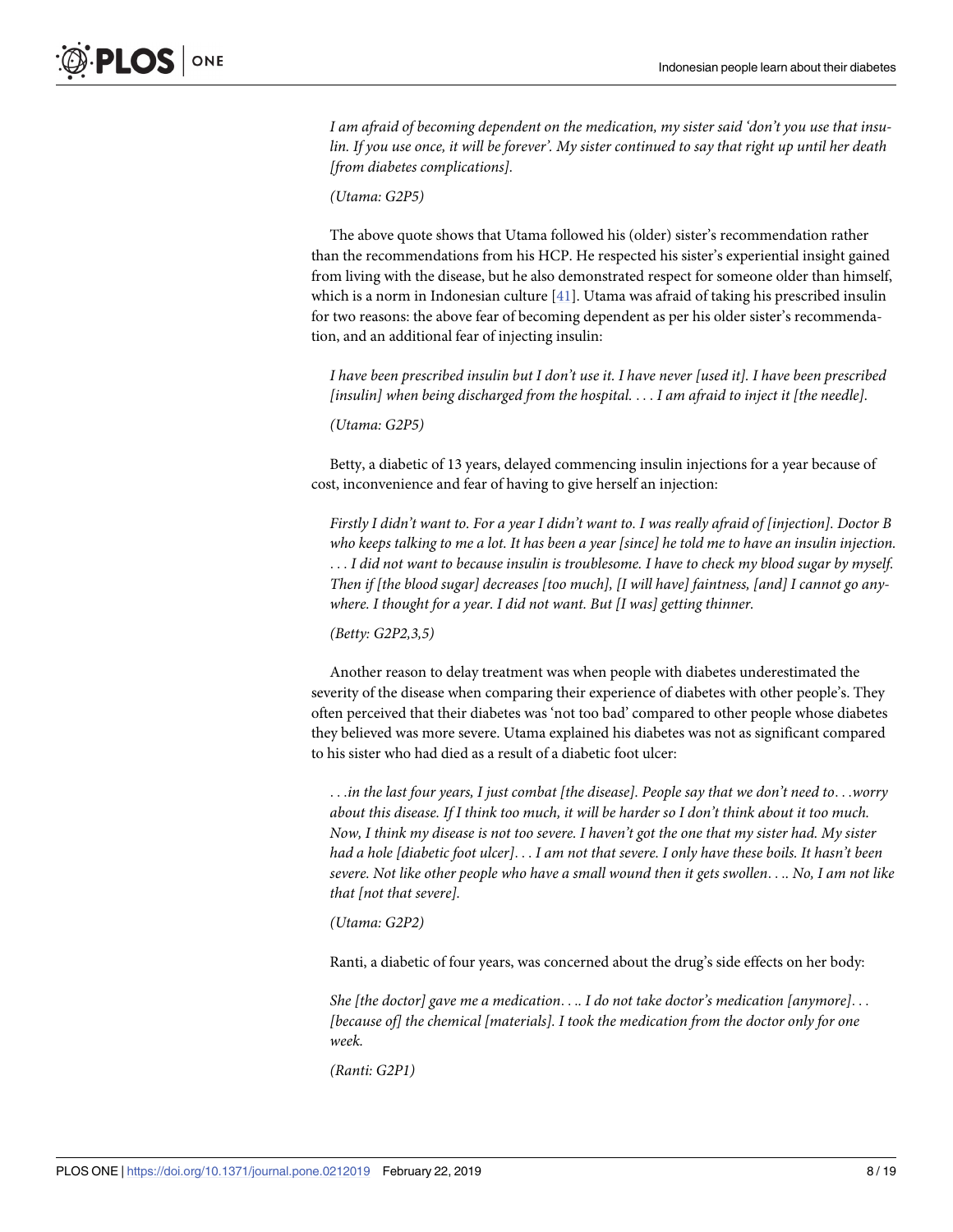In addition to individuals who chose not to follow recommendations, there were individuals who only followed recommendations that they trusted, but did so with varying levels of commitment. Under the umbrella of following recommendations in their own way (see [Fig](#page-7-0) 2), they either fully followed conventional therapeutic interventions; partially followed conventional therapeutic interventions; used non-conventional therapeutic interventions exclusively; and/or followed conventional and non-conventional therapeutic interventions concurrently.

People who fully followed conventional therapeutic interventions reported adherence to medication(s), exercise, diet and BGL monitoring. People who partially followed conventional therapeutic interventions tended to adhere to one or two interventions only. Kevin, a person with diabetes, stated he only took the medication.

*I cannot restrict my diet. I still have appetite to eat. [I do] regularly [take my medication].* . . . [I] never had [diabetes exercise]. It's in PHC but I do not want to, [because] I am lazy to do *[so].*

*(Kevin: G2P2,5)*

People who used non-conventional therapies exclusively did not take prescribed medication of any kind or any other conventional therapeutic interventions. These people relied on non-conventional therapies such as herbal or traditional medication, factory-made herbal medication or a device worn on their body. One person wore a magnetic girdle, as she believed it to be beneficial in helping with her diabetes.

*I wear this supporting device. [It is like a corset/waist belt]. For what I have known, it repairs* . . .*Diabetes occurs because our pancreas is damaged*. . . *The pancreas cells are damaged. Or kidneys [are damaged]*. . . *If we take many medications [and] drink less water, it can damage* the kidneys. So, I am helped by buying this device so that my kidneys will be good. This device *only contains [a] magnet.*

#### *(Ranti: G2P4)*

The final subset of people used both conventional and non-conventional therapeutic interventions, or alternatively chose to *follow the recommendations*, but *in their own way*. This subset of people chose to trial both therapies either consecutively or concurrently for a short period of time. Kevin, a diabetic of five years, indicated that he sometimes took both conventional and non-conventional therapies concurrently:

*I take prescribed medication by turns [intermittently], sometimes I also take herbals.*

#### *(Kevin: G2P1)*

The phenomena of taking conventional and non-conventional therapies concurrently was a concern for HCPs, who feared that people may be at risk of hypoglycaemia. Aditya, a nurse academic and clinician, explained that he occasionally consulted with people with diabetes who took both therapies in the same day. He stated:

*There were also some patients telling us "I have taken this [non-conventional therapy] but I took medication from the doctor concurrently. I separated it by approximately two hours". After we tested the BGLs, it showed that the BGLs were stable. The most important thing that*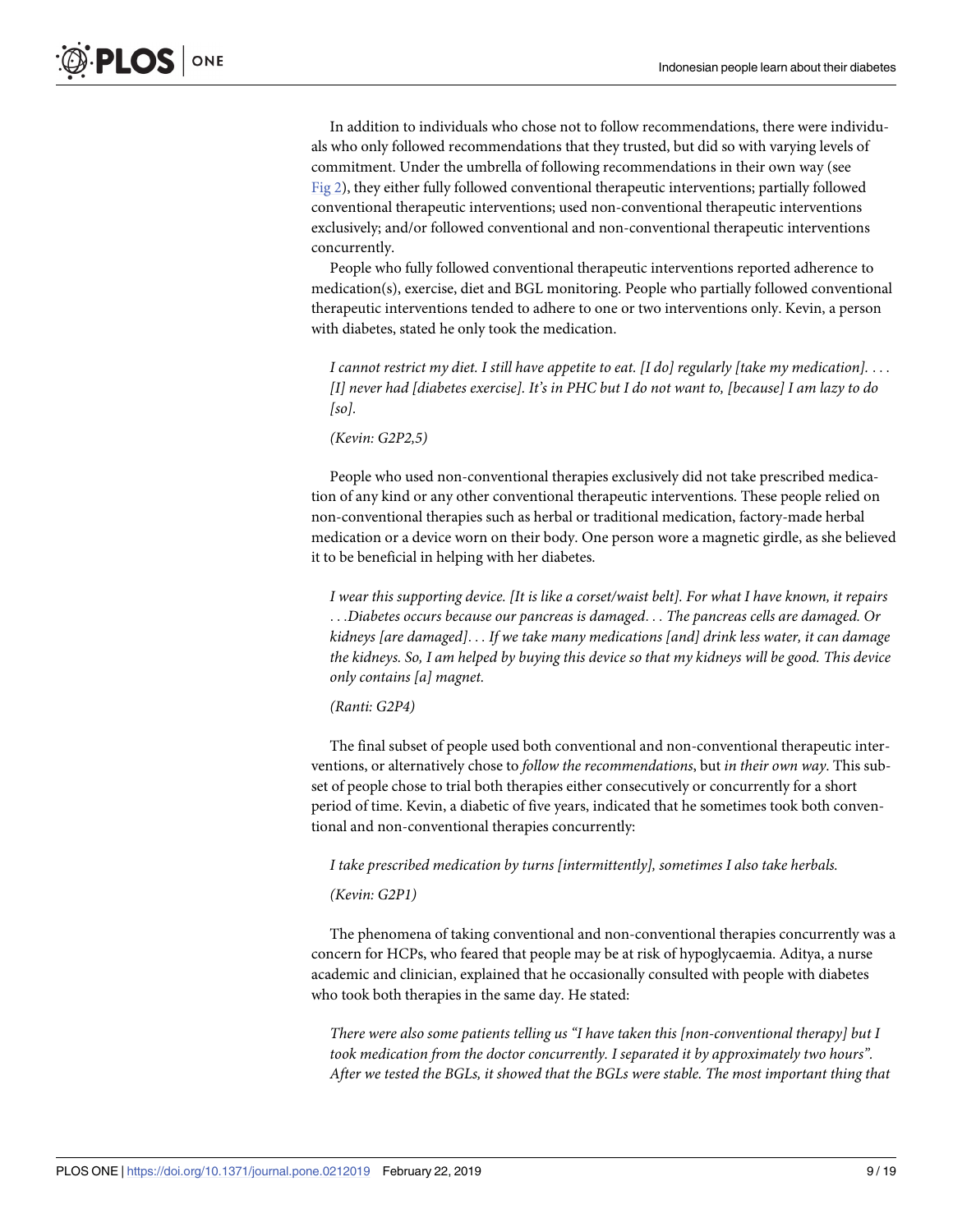*we educate about is the hypoglycaemia. "If you take the therapy and you have these symptoms [hypoglycaemia symptoms], it means that you have to stop the herbal".*

*(Aditya: G3P2,3)*

**Category 4: Appraising the result.** Regardless of whether the person followed or did not follow recommendations advocated by HCPs and non-HCPs, these people appraised the results to determine if what they were doing was making any difference to their health. There are three sub-categories of 'appraising the result': measurement, progress and further actions. People with diabetes observed their body changes either subjectively or objectively for positive and negative changes or for no changes. For instance, Oscar demonstrated appraising the result by objective measurement:

*I tried [herbal therapy] from browsing the internet. It really decreased it [the BGL]. Then I became more motivated to take it [the therapy]. It decreased it [the BGL] again.*

*(Oscar: G2P3,4)*

In the following quote, Zeta found desirable (positive) changes related to her diabetes condition:

*Zeta: I was suggested to take herbal, a product from New Zealand. It's a capsule*. . . *I was observed [by optometrist] regularly on my eyes. Alhamdulillah [thanks be to God] the [blurred eyes] are gone. I feel comfort in my body.*

*(Zeta: G3P3,4)*

Whereas, Haris expressed that he had been taking traditional medication, but when he reflected on how it was working he found it had made no difference to his condition:

*I firstly didn't want to have chemical medication. By taking the traditional medication that I made by myself, I might find the solution, but in fact, there wasn't. No change [progress].*

*(Haris: G2P5)*

People in this category used their experience to decide whether they would continue with what they were doing or not, to manage their diabetes. Viola, a spouse of a person with diabetes recounted her decision to modify how they managed her husband's diabetes:

*We tried a herbal medication for several years. No progress. So, we decide to be managed by a doctor. To regularly go to doctor consultations so that he [the husband] can get better.*

#### *(Viola: G2P8)*

The outcomes that people identified were based on their lived experiences. The category of *processing received information* refers to the 'experiential insight' that people developed, that in turn then helped them decide whether to continue or discontinue their current treatment and whether or not to return to category 1 to seek further information or recommendations, thus illustrating the cyclic nature of the process.

**Category 5: Sharing with others.** The last category is 'sharing with others'. Sharing with others encompasses what information to share and with whom to share it. People tended to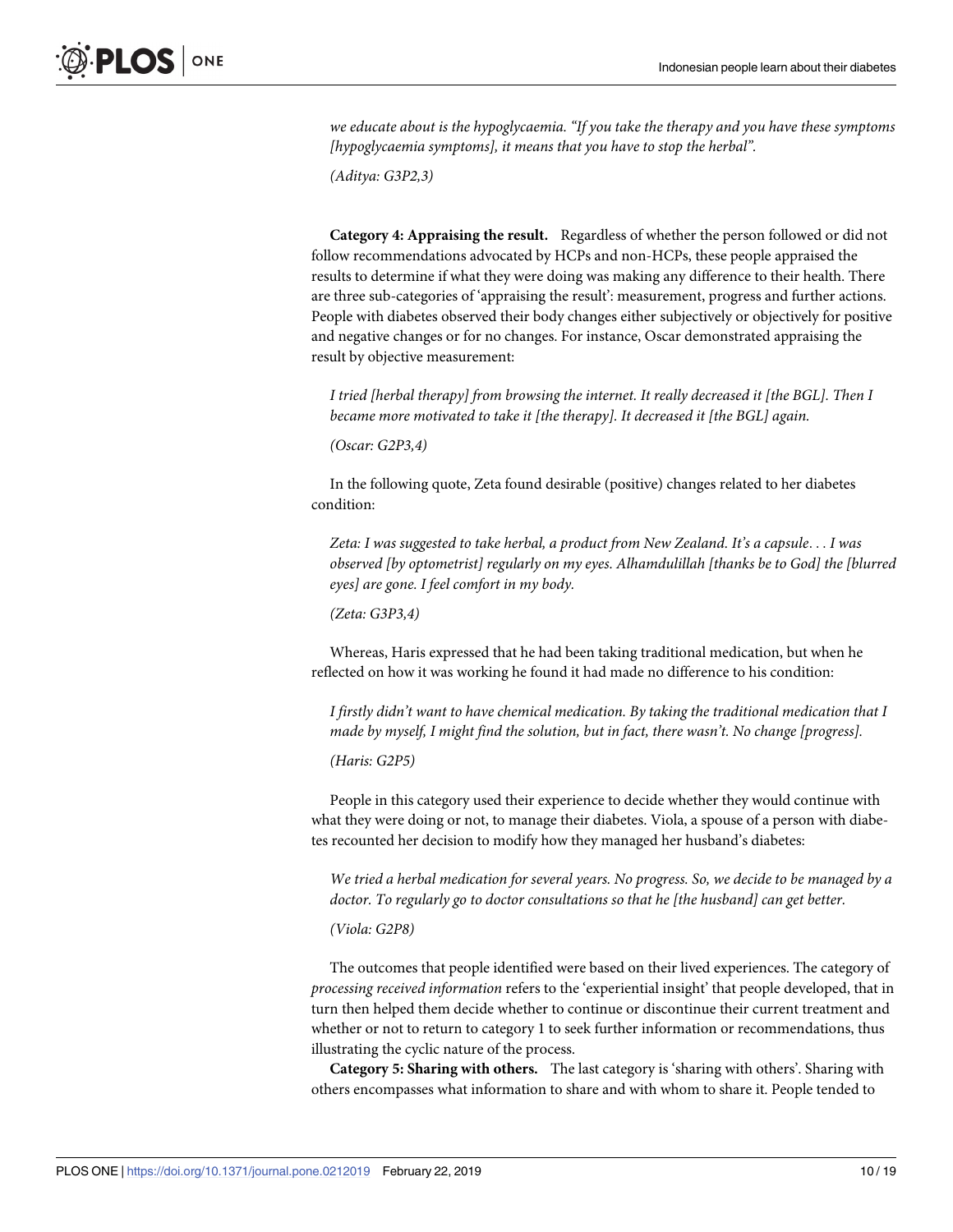share their experiences with people they knew best, particularly family members such as children or spouses. Haris recounted:

*I keep looking forward and prepare myself. I said to my wife and children. 'I have this disease. This disease [can] affect anywhere [inside the body].' I inform them so that they know. I am not frightening them. One day it will happen. With or without the disease, we will all die. But with [me having] this disease, I said, 'you must be aware of*. . . *you must change your life concept. You must keep healthy. Don't be careless'.*

*(Haris: G2P8,9)*

Through interactions in the community, people with diabetes shared their own insights with other diabetics and also with people in the community who may have a loved one with diabetes. When people with diabetes shared their experiences with another person, that conversation was often the beginning of that next person starting their own process of *Learning*, *choosing*, *and acting*: *self-management of diabetes in Indonesia*. Fig 3 displays the phenomenon of a person with diabetes sharing insight or experience with another person living with diabetes.

This figure shows how the process of *Learning*, *choosing*, *and acting*: *self-management of diabetes in Indonesia* occurs from one person with diabetes to another person with diabetes. The process starts when a person with diabetes shares their experience or information with another person with diabetes. The process of sharing information continues from one person, to the next, to the next, etc.

Utama shared his own experiences with other people he knows who are also living with diabetes:

*I often inform them. It is about the symptoms. They do not know what diabetes looks like. I* said, 'if you want to prove whether you have diabetes or no, you collect your urine. If there are *ants in there, you may have diabetes. The symptoms are dizzy, fatigue, weakness and thirsty. You just want to drink water or sweet drink.' Those are the symptoms [that] I said to them.*

*(Utama: G2P10)*



**Fig 3. A sharing phenomenon among people with diabetes.**

<https://doi.org/10.1371/journal.pone.0212019.g003>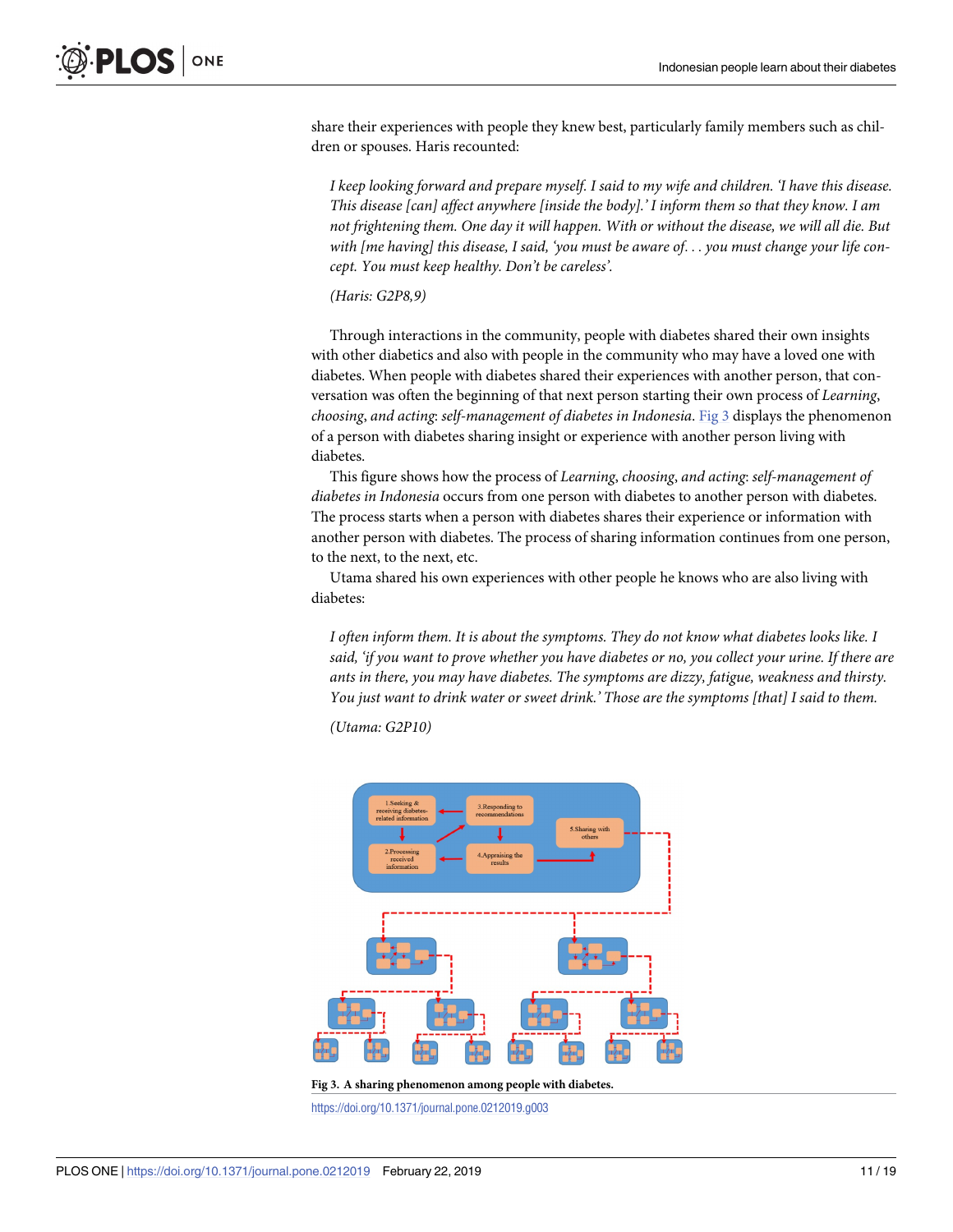## <span id="page-12-0"></span>**Discussion**

#### **Where is diabetes related information sourced from?**

It is not uncommon for people with diabetes, especially those who experience severe symptoms, to seek information and recommendations from HCPs [\[42\]](#page-18-0). People with diabetes involved in our study also sought information from a variety of people other than HCPs, namely: friends, acquaintances and family members. This result is congruent with a study conducted in India, where people with diabetes learned about their disease through a variety of sources such as books, media and friends [[43](#page-18-0)]. When a diversity of sources are used, there is a high risk for people to be exposed to less reliable or unreliable recommendations.

Recommendations from others may influence people's decisions to stop, alter or to maintain their current diabetes care. In this present study, people sometimes discontinued practices after receiving information from non-HCPs. They also may have changed from using conventional therapies to non-conventional therapies, or vice versa. Hjelm and Atwine [\[42\]](#page-18-0) reported that people seek non-conventional therapies, such as herbal medications or traditional healers, when they perceive that conventional therapy has failed them. This study found that receiving recommendations from HCPs does not preclude people from also seeking information elsewhere, similar to Mendenhall et al.'s [\[43\]](#page-18-0) findings in India.

#### **Choosing information**

People with diabetes selected information based on their prior knowledge, lived experience personal judgementand/or other people's opinions. Additionally, the level of expertise of HCPs and the lived experience of other people with diabetes were also taken into account. People with diabetes trusted the opinions of other people living with diabetes and were sceptical of the recommendations of people who were not diabetic. Sometimes, people with diabetes accepted recommendations from their relatives, who were living with diabetes, rather than the recommendations of their HCPs. The recommendation from the HCPs that people with diabetes in this study chose not to follow usually centred around taking prescribed medications. Many of the study participants believed that the chemical substances in prescribed medications would cause more harm than good, thus they decided not to follow the HCP's recommendation. In contrast, some participants who did follow the recommendation from their HCPs rather than from other people, did so because they acknowledged their HCP's level of expertise. Therefore, they put more trust in their HCPs rather than in non-HCPs.

Building trust between people with diabetes and HCPs is crucial during the provision of care. A previous study did find that in general, satisfaction and adherence with diabetes treatment is associated with better communication between people with diabetes and their HCP [\[44\]](#page-18-0). However, this present study provides additional explication of that communication process, by showing how people with diabetes selectively choose which HCP information they will or will not trust and follow. White et al. [\[45\]](#page-18-0) also found that a high level of mistrust can develop because of poor HCP communication skills and not including people in decision making about their own health. When HCPs do not involve people in their care, it may impair the development of a positive partnership between the person and their HCP.

#### **Following or not following recommended therapeutic interventions**

Individuals in this study chose to adopt conventional and/or non-conventional therapies. This phenomenon is similar to that described by Mendenhall et al. [\[43\]](#page-18-0), where some people reported using medical treatment (conventional) while others also reported using non-allopathic (non-conventional) therapies such as herbal medications, yoga and foods. However, the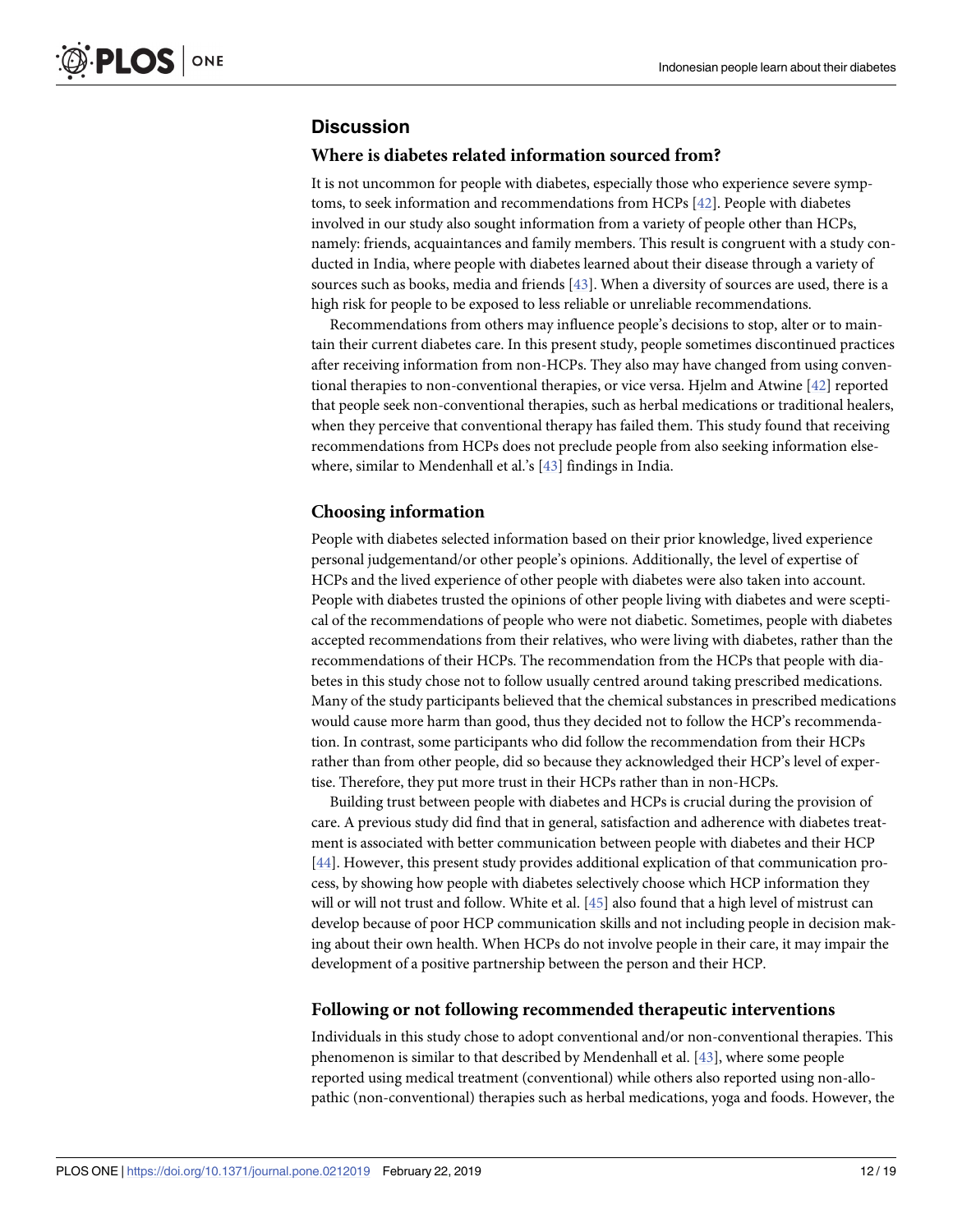<span id="page-13-0"></span>findings of this study are distinctive in showing that some people with diabetes elected to partially follow recommended conventional therapeutic regimes. Some people sometimes follow the recommendation in their own way by modifying the recommended therapeutic regime based on their own understanding. Their modifications could render the treatment ineffective or even harmful. This finding aligns with those of Webster et al. [\[46\]](#page-18-0) who found people can develop questionable strategies to manage their diabetes when communication with their HCPs has failed. This phenomenon should be acknowledged by HCPs to ensure people with diabetes understand and are able to implement the therapeutic strategies proposed by the HCP rather than their interpretation or modification of that proposed strategy.

Resource issues, such as affordability and accessibility of therapies, were found to be factors influencing peoples' decisions to follow recommendations in this present study. Others factors were physiological and psychological reasons. Even though people in this study could and did make their own decisions, they ideally should be guided by a HCP so that appropriate therapies are implemented. Therefore, our findings indicate that HCPs need to identify what challenges people with diabetes have encountered in following the recommendations from their HCPs and to then work together to see how those challenges can be resolved. Lee et al. [[47](#page-18-0)] also found that during consultation, the HCP needs to consider each person's knowledge level, personal traits, family supports as well as their awareness of diabetes medications and available treatment options. Our findings echo the Australian College of Nursing's statement that involving the person in decision making demonstrates the HCP's respect for the person and exemplifies a person-centred approach to care [[48](#page-18-0)]. Our findings are congruent with those of Herlitz et al. [\[49\]](#page-18-0) and Ramsay Wan, Vo and Barnes [\[50\]](#page-18-0) who found that people who trust their HCPs and feel empowered to ask questions and make informed decisions are more likely to effectively manage their diabetes [[49,50\]](#page-18-0).

Respecting one's cultural background should be acknowledged when HCPs work with people with diabetes. Due to cultural influences, some people with diabetes in this study still believed in and preferred the use of natural substances, either solely or in combination with prescription medicines, as their way of managing their diabetes. The use of natural substances has been practiced by Indonesian people for generations for disease treatment [[51](#page-18-0)]. The use of natural substances for disease management may still be practiced by people who live in rural areas and have limited access to prescription medication [\[52\]](#page-18-0). The cultural context must be taken into account when working with Indonesian people with diabetes. It is recommended that HCPs provide information regarding the evidence for the effective use, dosage, and the route of administration of natural substances to people with diabetes who use these to manage their disease. Identifying culturally-influenced practices can assist HCPs to understand the rationale for people with diabetes choosing disease management methods. This information will ensure that HCPs are able to provide appropriate health education and support people's diabetes management regimes.

#### **Evaluating the care**

Experiential insight gained from this action is a distinctive feature of the theory of *Learning*, *choosing*, *and acting*: *self-management of diabetes in Indonesia*. Learning about diabetes led to people gaining insight in this present study. This finding reflects those of Quandt et al. [[53](#page-18-0)] who claimed that what people learn influences their diabetes related beliefs and their capacity to manage their diabetes.

People in this study appraised their current therapy to decide whether to continue or discontinue their current regime. The literature highlights that people experience positive and negative outcomes following initiation of treatment [\[54,55](#page-19-0)]. This current study demonstrated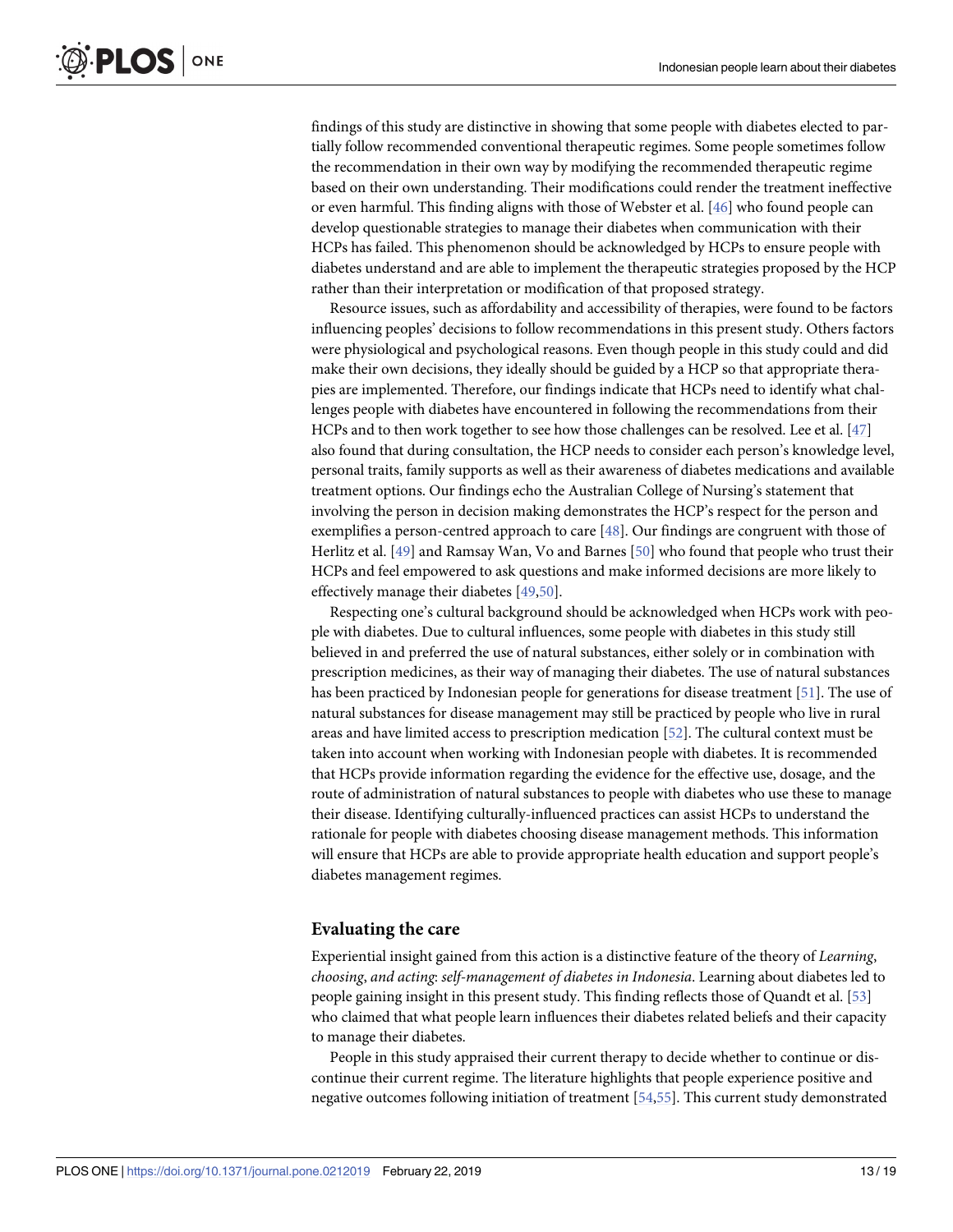<span id="page-14-0"></span>that people with diabetes evaluated their treatment using objective and subjective measurements. They observed their body changes subjectively and objectively to determine desirable and undesirable outcomes. This appraisal action is part of their learning about their diabetes and its management, and resulted in their newfound experiential insight.

People relied on a subjective measurement, which was based on how their body felt, rather than objective biometric assessment. Purchasing a BGL monitor is an expense that many Indonesian people with diabetes were unable to afford. The cost of buying a BGL monitor would currently equate to 25% of the average monthly income of an Indonesian person [\[56\]](#page-19-0). Participants reported that access to services such as a community pharmacist that provides BGL monitoring was not always locally available. As a result, regular monitoring of their BGL was not possible.

People in this study compared their experience of diabetes to other people's experience of diabetes. This comparison caused them to underestimate their own disease severity, since they had not yet experienced complications such as foot ulcers or diabetic retinopathy. This finding is confirmed by Pitaloka and Hsieh [[57](#page-19-0)] who found that people with diabetes in Indonesia considered diabetes was not life threatening as they were able to perform every day tasks. Underestimation of the severity of diabetes by participants in our study led to them delaying implementation of treatment or to modifying their treatment plans. Participants who experienced secondary complications subsequently sought medical assistance, although for some people the extent of deterioration limited the therapeutic interventions that could then be implemented. For these people, death was inevitable.

People in the current study altered their diabetes management regimes if undesirable outcomes were experienced, new information regarding their current therapy was received and if they were unable to secure medications or necessary equipment such as insulin or BGL monitors. This study's findings concur with that of Hjelm and Atwine [[42](#page-18-0)] who identified that people may modify their therapeutic regimes when they are not satisfied with the outcome.

Other studies have found that experiences of implementing diabetes self-management can be exhausting and frustrating because people with diabetes have difficulties in balancing their everyday life especially when dealing with medication regimes, meal planning, compensating for a sedentary working life and avoiding self-care exhaustion [[54](#page-19-0),[58,59\]](#page-19-0). Participants in the present study also reported similar challenges and frustrations. Therefore, it is recommended that HCPs engage early in a thorough, respectful and sensitive discussion with people with diabetes to discuss their understanding and management of diabetes and the difficulties they encounter in following treatment recommendations. These conversations should include provision of information to address knowledge deficits and adaptations if appropriate to treatment recommendations or assistance with addressing identified difficulties.

#### **Informing others about their experiences**

A person often acquired information about diabetes from hearing about other people's experiences with diabetes. Consequently, that person then went on to share his/her own experiences of diabetes with other people. In this study, the most likely people that a person shared their experience with were significant others, such as family or friends, and more rarely, acquaintances. People with diabetes will share information about their diabetes to others that they believe can provide feedback including HCPs [[60](#page-19-0)].

People with diabetes can also learn from the stories of others who also have diabetes [[61](#page-19-0)]. For instance, AlQarni, Yunus and Househ [\[62\]](#page-19-0) found that sharing stories or experiences and information related to diabetes with each other and/or their caregivers occured via electronic mediums such as social media [\[62\]](#page-19-0). However, people in this current study still shared their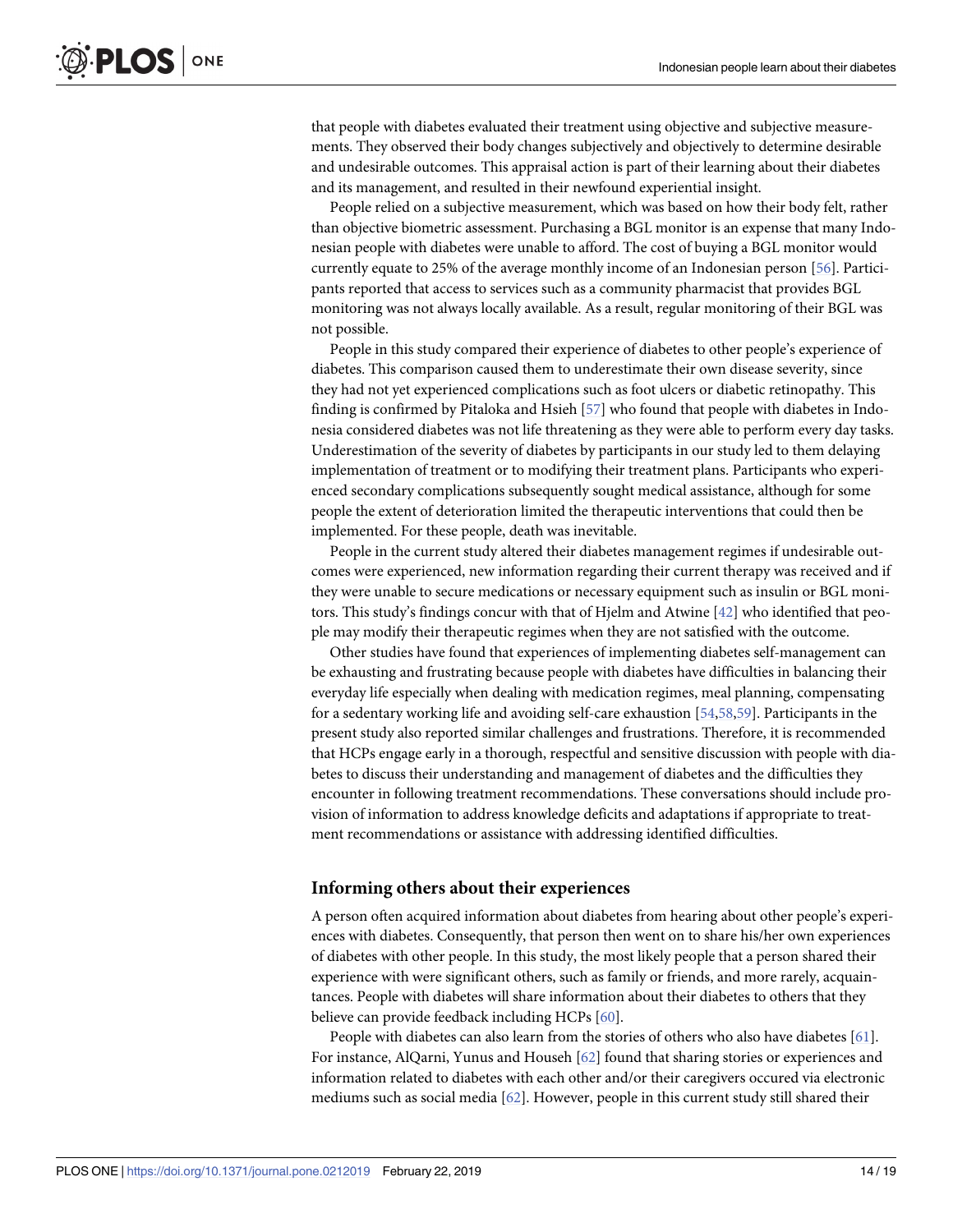<span id="page-15-0"></span>experiences in person, during social interactions with families, friends, neighbours and community groups. In Indonesia, living in a neighbourhood allows people to gather and interact with each other on social occasions, either formally or informally. These occasions provide an opportunity for people with diabetes to discuss with others their experiences of living with diabetes. Consequently, people can both share their experiences and hear experiences from others about diabetes and how others manage it. The information shared may be appropriate or erroneous. Both social media and face to face social interaction can be useful mediums to share experiences. However, HCPs need to be aware that incorrect or misleading information may also be shared in these non-moderated contexts, as was also reported by Edwards et al. [[63](#page-19-0)].

## **Study limitations**

Participation in the study was voluntary, and as in any qualitative study, the use of volunteers may introduce a volunteer bias. The results therefore may not be applicable to the entire population in the study setting. Additionally, the study participants came only from two of the three main ethnic groups in West Kalimantan, which may limit generalisability to all Indonesian people with diabetes.

## **Conclusion**

This study produced a theory entitled *Learning*, *choosing*, *and acting*: *self-management of diabetes in Indonesia*, which helps explain how people with diabetes learn about their disease and engage in health education in the Indonesian context. The process involves five categories which interact with each other in both a linear and cyclical fashion. The first of the five categories demonstrates how people with diabetes initially sought out information; often from family and friends who also had experiences with diabetes. Next the person proceeded to process this received information to make sense of it. From here people responded to the processed information by either following the recommendations or not. This study uncovered evidence of a number of factors that influenced whether a person followed or did not follow recommendations. Some of these factors were related to their financial situation, where they lived, what relatives and friends were advising and psychological reasons such as fear of having to inject medication. The fourth category involved people appraising their results and determining what future actions to take. The final category, sharing with others, was based on sharing information based on their own experiences.

Evidence from this study can inform HCPs to increase their awareness to focus not only on what people with diabetes have to do for managing their diabetes but also to evaluate how people with diabetes can do so, given the unique availability of resources they have, thus exemplifying person-centred diabetes care. The theory of *Learning*, *choosing*, *and acting*: *self-management of diabetes in Indonesia* can be a basis for HCPs to develop a feasible approach in health education that considers people's own prior knowledge, personal judgement and own experience, as these factors can influence their decisions to employ appropriate diabetes selfmanagement. Thus, to enhance monitoring and support of peoples' self-management practices, HCPs need to have close and regular interactions with people with diabetes. Programs of diabetes specialisation in each discipline of health care should include the skills of close observation and detailed evaluation to ascertain how each individual with diabetes has arrived at their own current self-management approach, and how it is currently working for them (or not).

Further research is required to develop and evaluate a feasible model of diabetes care involving various related health disciplines in the provision of health education that exemplifies person centred care. Research could also investigate whether aspects of the theory of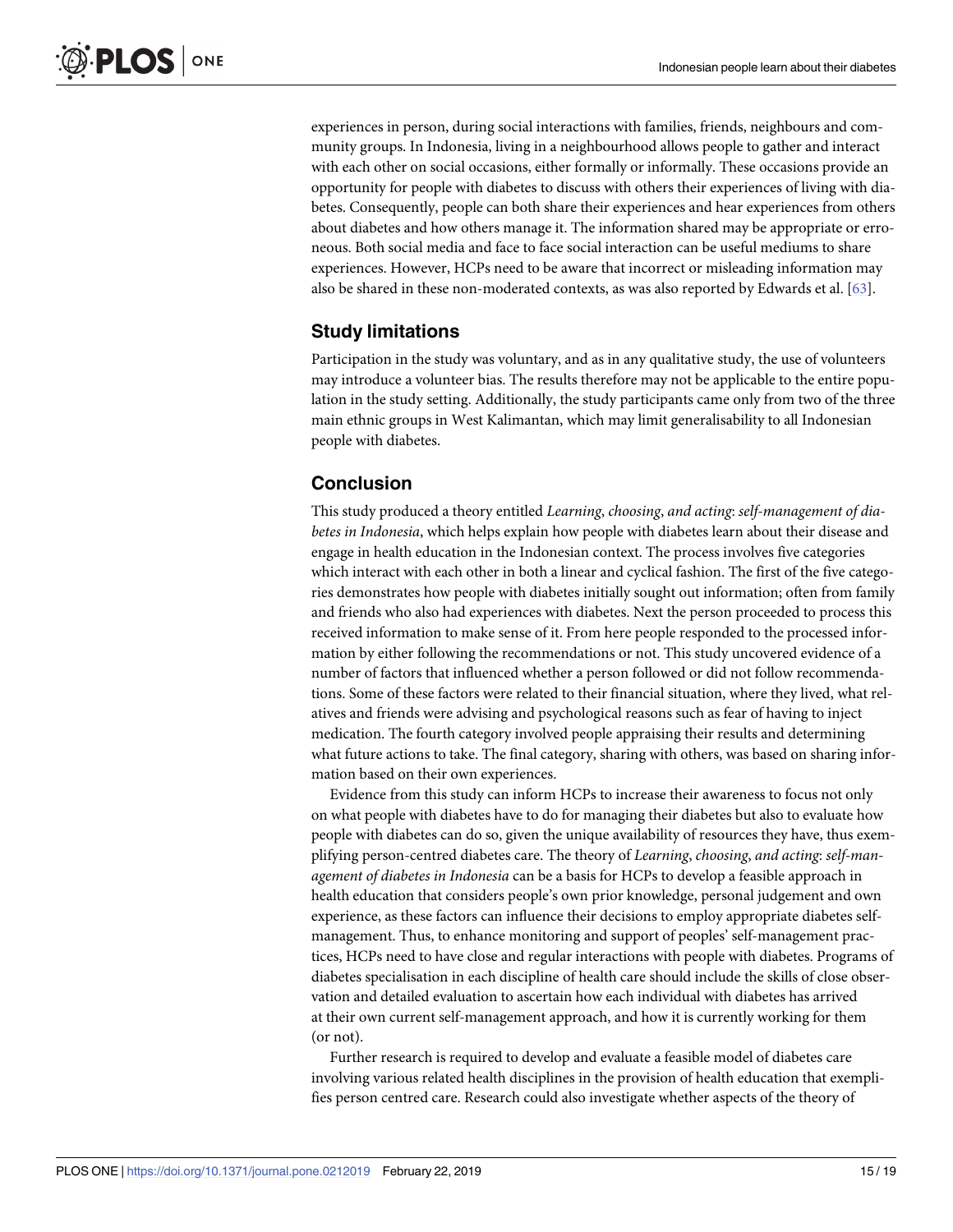<span id="page-16-0"></span>*Learning*, *choosing*, *and acting*: *self-management of diabetes in Indonesia* can be applied to other chronic diseases or to people with diabetes in other similar geographical locations.

## **Acknowledgments**

This paper is part of a doctoral degree program. The authors acknowledge the Department of Foreign Affairs and Trade, Australian Government, for the funding provided for Titan Ligita's Doctor of Philosophy study at James Cook University, Australia. The authors would like to thank the participants for their contributions to this study and appreciate the access to study settings for participant recruitment.

## **Author Contributions**

**Conceptualization:** Titan Ligita, Kristin Wicking, Karen Francis, Nichole Harvey, Intansari Nurjannah.

**Data curation:** Titan Ligita.

**Formal analysis:** Titan Ligita.

**Funding acquisition:** Titan Ligita.

**Investigation:** Titan Ligita.

**Methodology:** Titan Ligita, Kristin Wicking, Karen Francis, Nichole Harvey, Intansari Nurjannah.

**Supervision:** Kristin Wicking, Karen Francis, Nichole Harvey, Intansari Nurjannah.

- **Validation:** Titan Ligita, Kristin Wicking, Karen Francis, Nichole Harvey, Intansari Nurjannah.
- **Visualization:** Titan Ligita, Kristin Wicking, Karen Francis, Nichole Harvey, Intansari Nurjannah.

**Writing – original draft:** Titan Ligita.

**Writing – review & editing:** Titan Ligita, Kristin Wicking, Karen Francis, Nichole Harvey, Intansari Nurjannah.

## **References**

- **[1](#page-2-0).** Brunisholz KD, Briot P, Hamilton S, Joy EA, Lomax M, Barton N, et al. Diabetes self-management education improves quality of care and clinical outcomes determined by a diabetes bundle measure. Journal of multidisciplinary healthcare. 2014; 7:533–42. <https://doi.org/10.2147/JMDH.S69000> PMID: [25473293](http://www.ncbi.nlm.nih.gov/pubmed/25473293)
- **[2](#page-2-0).** Klein HA, Jackson SM, Street K, Whitacre JC, Klein G. Diabetes self-management education: miles to go. Nursing research and practice. 2013; 2013:581012–15. <https://doi.org/10.1155/2013/581012> PMID: [23577243](http://www.ncbi.nlm.nih.gov/pubmed/23577243)
- **[3](#page-2-0).** Nutbeam D, Kickbusch I. Health promotion glossary. Health Promotion International. 1998; 13(4):349– 64.
- **[4](#page-2-0).** National statement on health literacy [Internet]. 2014 [cited 14 May 2018]. [https://www.](https://www.safetyandquality.gov.au/our-work/patient-and-consumer-centred-care/health-literacy/) [safetyandquality.gov.au/our-work/patient-and-consumer-centred-care/health-literacy/.](https://www.safetyandquality.gov.au/our-work/patient-and-consumer-centred-care/health-literacy/)
- **[5](#page-2-0).** Eyuboglu E, Schulz PJ. Do health literacy and patient empowerment affect self-care behaviour? a survey study among Turkish patients with diabetes. BMJ Open. 2016; 6(3):e010186. [https://doi.org/10.](https://doi.org/10.1136/bmjopen-2015-010186) [1136/bmjopen-2015-010186](https://doi.org/10.1136/bmjopen-2015-010186) PMID: [26975936](http://www.ncbi.nlm.nih.gov/pubmed/26975936)
- **[6](#page-2-0).** Hartayu TS, Izham M, Suryawati S. Improving type 2 diabetes patients' quality of life by using a community based interactive approach—diabetes mellitus strategy in Yogyakarta, Indonesia. Journal of Pharmaceutical Health Services Research. 2012; 3(2):95–102.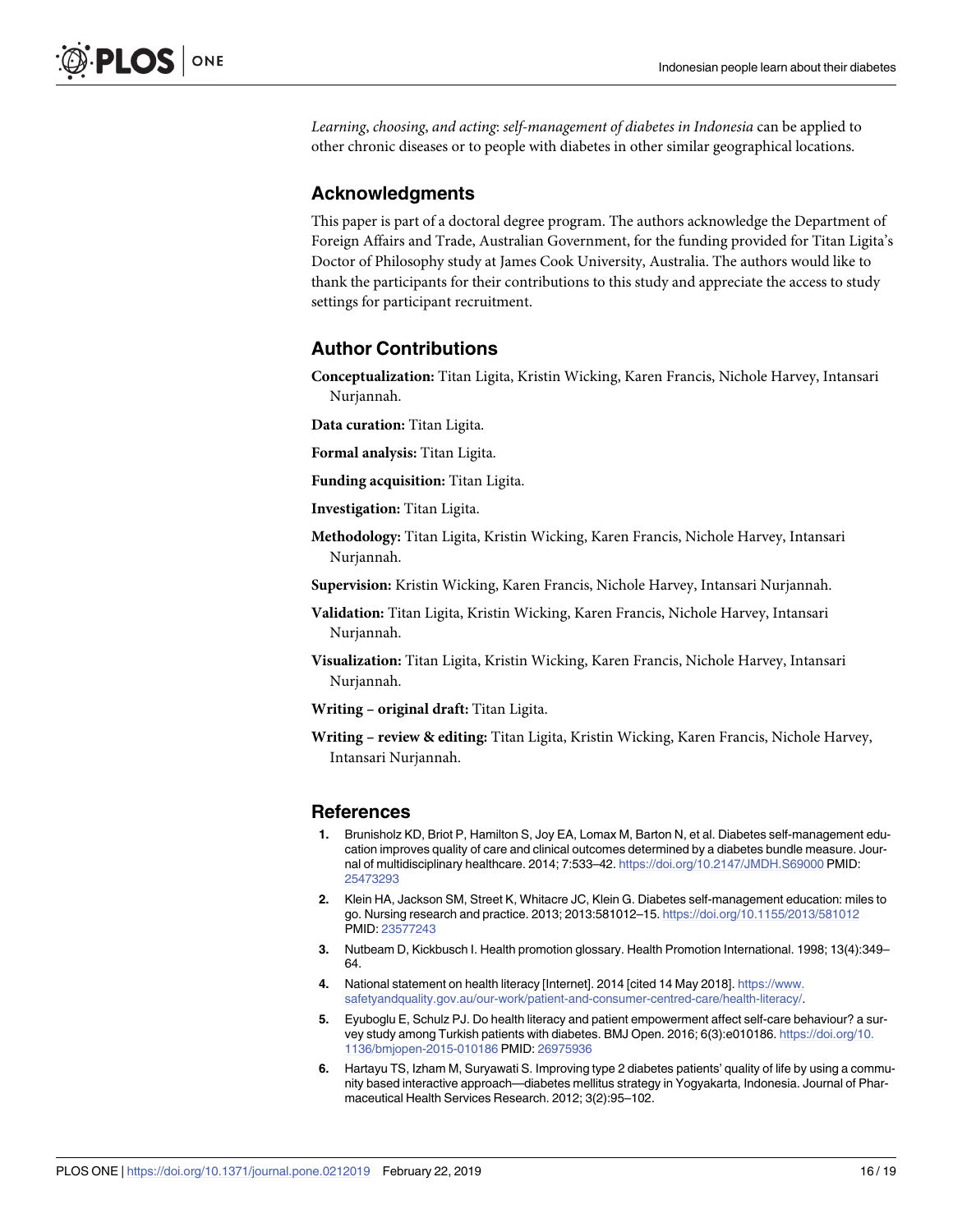- <span id="page-17-0"></span>**[7](#page-2-0).** Powers MA, Bardsley J, Cypress M, Duker P, Funnell MM, Fischl AH, et al. Diabetes self-management education and support in type 2 diabetes: a joint position statement of the American Diabetes Association, the American Association of Diabetes Educators, and the Academy of Nutrition and Dietetics. The Diabetes Educator. 2017; 43(1):40–53. <https://doi.org/10.1177/0145721716689694>
- **[8](#page-2-0).** Mahdalena M, Ningsih ESP. Effectivity of foot care education program in improving knowledge, self-efficacy and foot care behavior of diabetes mellitus patients in Banjarbaru, Indonesia. Kesmas: National Public Health Journal. 2016; 11(2).
- **[9](#page-2-0).** Naccashian Z. The impact of diabetes self-management education on glucose management and empowerment in ethnic Armenians with type 2 diabetes. The Diabetes Educator. 2014; 40(5):638–47. <https://doi.org/10.1177/0145721714535993> PMID: [24872385](http://www.ncbi.nlm.nih.gov/pubmed/24872385)
- **[10](#page-2-0).** Murray CM, Shah BR. Diabetes self-management education improves medication utilization and retinopathy screening in the elderly. Primary Care Diabetes. 2016; 10(3):179–85. [https://doi.org/10.1016/j.](https://doi.org/10.1016/j.pcd.2015.10.007) [pcd.2015.10.007](https://doi.org/10.1016/j.pcd.2015.10.007) PMID: [26620389](http://www.ncbi.nlm.nih.gov/pubmed/26620389)
- **[11](#page-2-0).** Horigan G, Davies M, Findlay-White F, Chaney D, Coates V. Reasons why patients referred to diabetes education programmes choose not to attend: a systematic review. Diabetic Medicine. 2017; 34(1):14– 26. <https://doi.org/10.1111/dme.13120> PMID: [26996982](http://www.ncbi.nlm.nih.gov/pubmed/26996982)
- **[12](#page-2-0).** Waspadji S, Ranakusuma AB, Suyono S, Supartondo S, Sukaton U. Diabetes mellitus in an urban population in Jakarta, Indonesia. The Tohoku Journal of Experimental Medicine. 1983; 141 Suppl:219.
- **[13](#page-2-0).** International Diabetes Federation. IDF Diabetes Atlas. Brussels, Belgium: International Diabetes Federation; 2017.
- **[14](#page-2-0).** World Health Organization. Indonesia: diabetes country profile. Geneva; 2016.
- **[15](#page-2-0).** Guariguata L, Whiting DR, Hambleton I, Beagley J, Linnenkamp U, Shaw JE. Global estimates of diabetes prevalence for 2013 and projections for 2035. Diabetes Research and Clinical Practice. 2014; 103(2):137–49. <https://doi.org/10.1016/j.diabres.2013.11.002> PMID: [24630390](http://www.ncbi.nlm.nih.gov/pubmed/24630390)
- **[16](#page-2-0).** Rudijanto A, Soewondo P, Waspadji S, Yunir E, Purnamasari D. The Indonesian society of endocrinology's summary article of diabetes mellitus national clinical practice guidelines. Journal of the ASEAN Federation of Endocrine Societies. 2011; 26(1):17–9.
- **[17](#page-2-0).** Sja'bani M, Asdie AH, Widayati K, Subroto Y, Kariadi SH, Arifin AYL, et al. Microalbuminuria prevalence study in hypertensive patients with type 2 diabetes in Indonesia. Acta Medica Indonesiana. 2005; 37 (4):199–204. PMID: [16354940](http://www.ncbi.nlm.nih.gov/pubmed/16354940)
- **18.** Soebardi S, Purnamasari D, Oemardi M, Soewondo P, Waspadji S, Soegondo S. Dyslipidemia in newly diagnosed diabetes mellitus: the Jakarta primary non-communicable disease risk factors surveillance 2006. Acta Medica Indonesiana. 2009; 41(4):186–90. PMID: [20124614](http://www.ncbi.nlm.nih.gov/pubmed/20124614)
- **19.** Soegondo S, Prodjosudjadi W, Setiawati A. Prevalence and risk factors for microalbuminuria in a crosssectional study of type-2 diabetic patients in Indonesia: a subset of DEMAND study. Medical Journal of Indonesia. 2009; 18(2):124–30.
- **[20](#page-2-0).** Soewondo P, Soegondo S, Suastika K, Pranoto A, Soeatmadji DW, Tjokroprawiro A. The DiabCare Asia 2008 study: outcomes on control and complications of type 2 diabetic patients in Indonesia. Medical Journal of Indonesia. 2010; 19(4):235–44.
- **[21](#page-2-0).** Soewondo P, Kshanti IA, Pramono RB, Langi YA, Dalem-Pemayun TG. Clinical experience with insulin detemir: results from the Indonesian cohort of the international A<sub>1</sub>chieve study. Diabetes Research and Clinical Practice. 2013; 100:S47–S53. [https://doi.org/10.1016/S0168-8227\(13\)70010-X](https://doi.org/10.1016/S0168-8227(13)70010-X)
- **[22](#page-2-0).** Funnell MM, Brown TL, Childs BP, Haas LB, Hosey GM, Jensen B, et al. National standards for diabetes self-management education. Diabetes Care. 2010; 33(1):S89–S96.
- **[23](#page-2-0).** Hartayu TS, Izham M, Suryawati S. Improving of type 2 diabetic patients knowledge, attitude and practice towards diabetes self-care by implementing community-based interactive approach-diabetes mellitus strategy. BioMed Central Research Notes. 2012; 5(1):315-.
- **[24](#page-2-0).** Sutanegara D, Budhiarta AAG. The epidemiology and management of diabetes mellitus in Indonesia. Diabetes Research and Clinical Practice. 2000; 50:S9–S16. PMID: [11024578](http://www.ncbi.nlm.nih.gov/pubmed/11024578)
- **[25](#page-2-0).** Ligita T, Wicking K, Harvey N, Mills J. The profile of diabetes healthcare professionals in Indonesia: a scoping review. International Nursing Review. 2018.
- **[26](#page-2-0).** Malini H, Copnell B, Moss C. Considerations in adopting a culturally relevant diabetes health education programme: an Indonesian example. Collegian. 2017; 24(2):183–90.
- **[27](#page-3-0).** Glaser BG, Strauss AL. The discovery of grounded theory: strategies for qualitative research. Hawthorne, NY: Aldine de Gruyter; 1967.
- **[28](#page-3-0).** Blumer H. Symbolic interactionism: Perspective and method. Berkeley: University of California Press; 1969.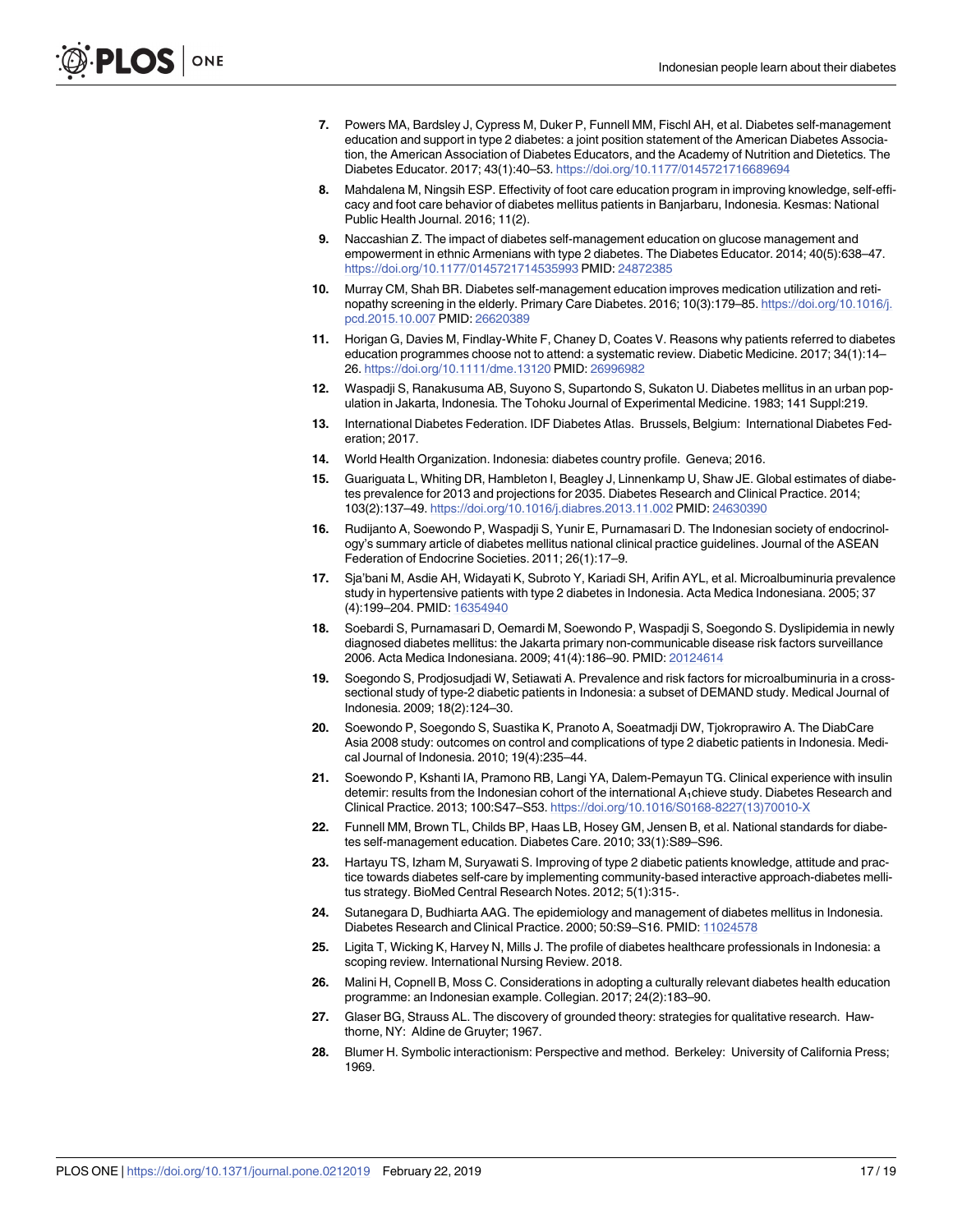- <span id="page-18-0"></span>**[29](#page-3-0).** Charmaz K. Constructing grounded theory: a practical guide through qualitative analysis. London: SAGE; 2006.
- **[30](#page-3-0).** Birks M, Mills J. Grounded theory: a practical guide. Thousand Oaks, CA: SAGE; 2015.
- **[31](#page-3-0).** Creswell JW. Qualitative inquiry and research design: choosing among five approaches. Thousand Oaks, Calif: SAGE Publications; 2013.
- **[32](#page-3-0).** Charmaz K. Constructing grounded theory. 2nd ed. London: SAGE; 2014.
- **[33](#page-3-0).** QSR International Pty Ltd. NVivo Qualitative data anlysis software2016.
- **[34](#page-3-0).** Saldana J. The coding manual for qualitative researchers. 2nd ed. London: Sage Publications; 2013.
- **[35](#page-4-0).** National Institute for Health Research and Development. 'Riset Kesehatan Dasar'. Division HRaD, editor. Jakarta: Ministry of Health of Republic of Indonesia; 2008.
- **[36](#page-4-0).** National Institute for Health Research and Development. 'Riset Kesehatan Dasar'. Division HRaD, editor. Jakarta: Ministry of Health Republic of Indonesia; 2013.
- **[37](#page-4-0).** Arksey H, O'Malley L. Scoping studies: towards a methodological framework. International Journal of Social Research Methodology. 2005; 8(1):19–32.
- **38.** Grant MJ, Booth A. A typology of reviews: an analysis of 14 review types and associated methodologies. Health Information & Libraries Journal. 2009; 26(2):91–108.
- **[39](#page-4-0).** Mays N, Pope C, Popay J. Systematically reviewing qualitative and quantitative evidence to inform management and policy-making in the health field. Journal of Health Services Research and Policy. 2005; 10(1):6–20.
- **[40](#page-5-0).** Corbin JM, Strauss AL. Basics of qualitative research: techniques and procedures for developing grounded theory. Los Angeles: Sage Publications, Inc; 2008.
- **[41](#page-8-0).** Moffatt A. Indonesian culture profile. West End, Queensland: Diversicare; 2012.
- **[42](#page-12-0).** Hjelm K, Atwine F. Health-care seeking behaviour among persons with diabetes in Uganda: an interview study. BMC International Health and Human Rights. 2011; 11(1):11-.
- **[43](#page-12-0).** Mendenhall E, McMurry HS, Shivashankar R, Narayan KMV, Tandon N, Prabhakaran D. Normalizing diabetes in Delhi: a qualitative study of health and health care. Anthropology & Medicine. 2016; 23(3):295–310.
- **[44](#page-12-0).** White RO, Eden S, Wallston KA, Kripalani S, Barto S, Shintani A, et al. Health communication, selfcare, and treatment satisfaction among low-income diabetes patients in a public health setting. Patient Education and Counseling. 2015; 98(2):144–9. <https://doi.org/10.1016/j.pec.2014.10.019> PMID: [25468393](http://www.ncbi.nlm.nih.gov/pubmed/25468393)
- **[45](#page-12-0).** White RO, Chakkalakal RJ, Presley CA, Bian A, Schildcrout JS, Wallston KA, et al. Perceptions of provider communication among vulnerable patients with diabetes: influences of medical mistrust and health literacy. Journal of Health Communication. 2016; 21(sup2):127–34. [https://doi.org/10.1080/](https://doi.org/10.1080/10810730.2016.1207116) [10810730.2016.1207116](https://doi.org/10.1080/10810730.2016.1207116) PMID: [27662442](http://www.ncbi.nlm.nih.gov/pubmed/27662442)
- **[46](#page-13-0).** Webster E, Johnson C, Kemp B, Smith V, Johnson M, Townsend B. Theory that explains an Aboriginal perspective of learning to understand and manage diabetes. Australian and New Zealand Journal of Public Health. 2017; 41(1):27–31. <https://doi.org/10.1111/1753-6405.12605> PMID: [27868348](http://www.ncbi.nlm.nih.gov/pubmed/27868348)
- **[47](#page-13-0).** Lee YK, Low WY, Lee PY, Ng CJ. Factors influencing decision-making role preferences: a qualitative study of Malaysian patients with type 2 diabetes during insulin initiation. International Journal of Nursing Practice. 2015; 21:125–31.
- **[48](#page-13-0).** Person-centred care [Internet]. 2014 [cited 14 February 2018]. [https://www.acn.edu.au/sites/default/](https://www.acn.edu.au/sites/default/files/advocacy/submissions/PS_Person-centered_Care_C2.pdf) [files/advocacy/submissions/PS\\_Person-centered\\_Care\\_C2.pdf.](https://www.acn.edu.au/sites/default/files/advocacy/submissions/PS_Person-centered_Care_C2.pdf)
- **[49](#page-13-0).** Herlitz A, Munthe C, Törner M, Forsander G. The counseling, self-care, adherence approach to personcentered care and shared decision making: moral psychology, executive autonomy, and ethics in multidimensional care decisions. Health Communication. 2016; 31(8):964-73. [https://doi.org/10.1080/](https://doi.org/10.1080/10410236.2015.1025332) [10410236.2015.1025332](https://doi.org/10.1080/10410236.2015.1025332) PMID: [26756477](http://www.ncbi.nlm.nih.gov/pubmed/26756477)
- **[50](#page-13-0).** Ramsay Wan C, Vo L, Barnes CS. Conceptualizations of patient empowerment among individuals seeking treatment for diabetes mellitus in an urban, public-sector clinic. Patient Education and Counseling. 2012; 87(3):402–4. <https://doi.org/10.1016/j.pec.2011.09.010> PMID: [22005710](http://www.ncbi.nlm.nih.gov/pubmed/22005710)
- **[51](#page-13-0).** Tanto A, Syarfina F, Dimas Abdul Azis F, Alifian PH, Adilla S, editors. Tackling Indonesia's diabetes challenge with indonesian traditional herbs as dietary supplementation to reduce development of cardiovascular complications: promotion the use of natural product. Asian Academic Society International Conference Proceeding; 2017; Khon Kaen, Thailand.
- **[52](#page-13-0).** Pramono LA. Plants and herbs for therapy of diabetes. Medical Journal of Indonesia. 2015; 24(2):67–9.
- **[53](#page-13-0).** Quandt SA, Reynolds T, Chapman C, Bell RA, Grzywacz JG, Ip EH, et al. Older adults' fears about diabetes: using common sense models of disease to understand fear origins and implications for self-